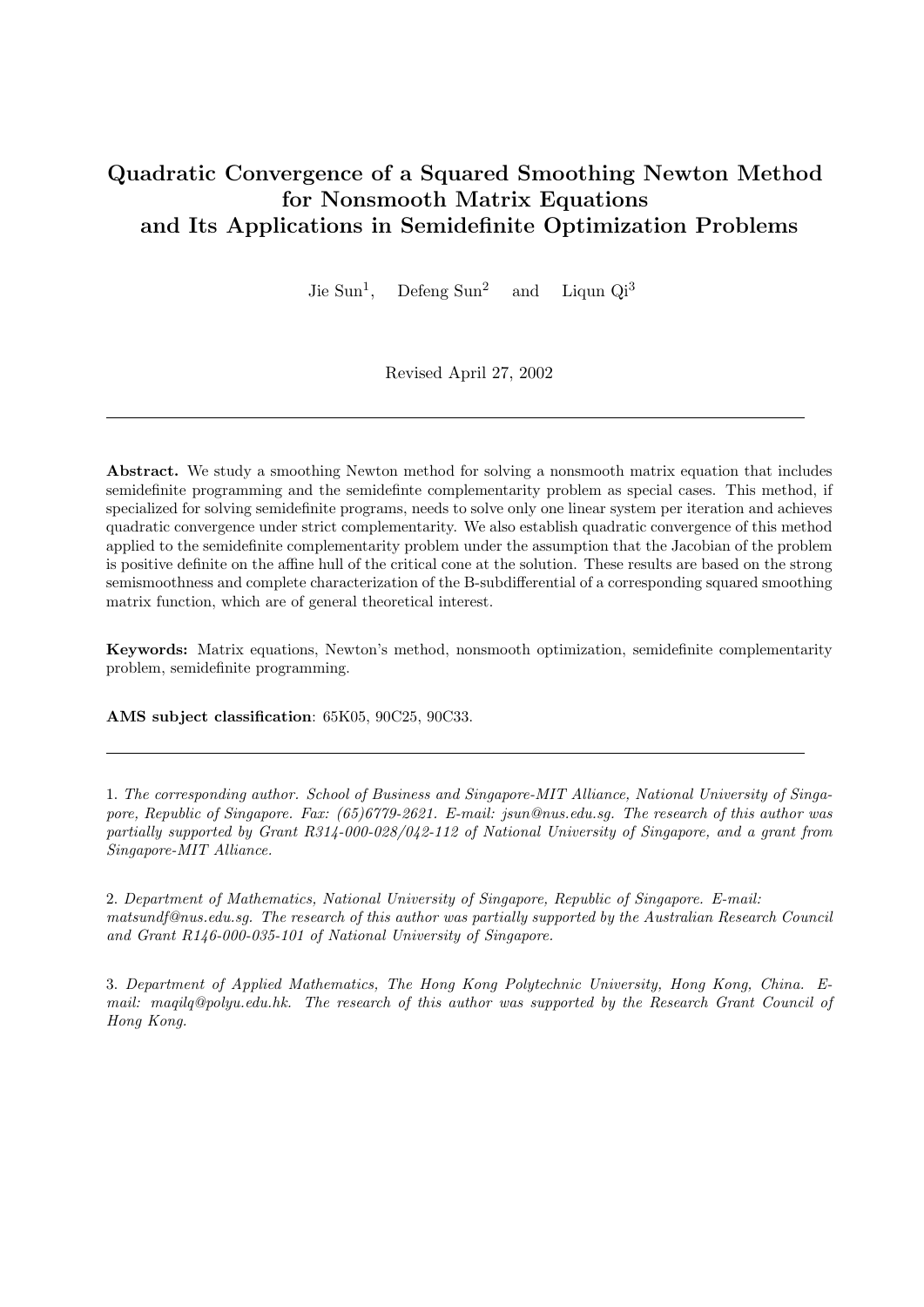### 1 Introduction

#### 1.1 Motivation

Let  $\mathcal{S}(n_1,\ldots,n_m)$  be the linear space of symmetric block-diagonal matrices with m blocks of sizes  $n_k \times n_k$ ,  $k = 1, \ldots, m$ , respectively, and let  $\Psi$  be a mapping from  $\mathcal{S}(n_1, \ldots, n_m)$  to  $\mathcal{S}(n_1, \ldots, n_m)$ itself. We consider the problem of finding a root of  $\Psi(X) = 0$ . This symmetric block-diagonalmatrix-valued equation problem (*matrix equation problem* for short) has many applications in optimization. For example, arising from Lyapunov stability analysis of systems under uncertainty [4, 23], it is desired to know whether there exists an  $n \times n$  symmetric matrix X such that the following system is feasible

$$
\begin{cases}\n\lambda X - (L_i X + X L_i) \succeq 0, & i = 1, \dots, k \\
X - I \succeq 0,\n\end{cases}
$$
\n(1)

where  $\lambda$  is a given constant,  $I, L_i$ ,  $i = 1, ..., k$  are given  $n \times n$  symmetric matrices, and for an arbitrary symmetric matrix Y we write  $Y \succ 0$  and  $Y \succeq 0$  if Y is positive definite and positive semidefinite, respectively. It is easy to convert (1) into a matrix equation problem. For  $X \succeq 0$  we denote its symmetric square root by  $X^{1/2}$ . Let  $|X| := (X^2)^{1/2}$  and  $X_+ := (X + |X|)/2$  for any  $X \in \mathcal{S}(n_1, ..., n_m)$ . Note that  $|X| - X = 0$  if and only if X is positive semidefinite. Let

$$
\Psi(X) := \sum_{i=1}^k [|\lambda X - L_i X - X L_i| - \lambda X + L_i X + X L_i] + [|X - I| - X + I].
$$

Then solving problem (1) is equivalent to solving the matrix equation  $\Psi(X) = 0$ . Note that this equation is not differentiable (in the sense of Fréchet), but is strongly semismooth  $[30, 5]$ . For the definition of semismooth matrix functions and some related topics see Section 2 below or references [30, 5] for more details.

Another application of matrix equations refers to semidefinite programming (SDP). As a modeling tool of optimization and a powerful relaxation form of some combinatorial optimization problems, SDP has caught great attention of the research community in recent years. The website of semidefinite programming (http://www.zib.de/helmberg/semidef.html) contains a nice categorized list of papers in this area. Assuming strict feasibility of both primal and dual problems, a semidefinite program is equivalent to finding  $X \succeq 0$ ,  $S \succeq 0$ , and  $y \in \mathbb{R}^m$  such that

$$
A_i \bullet X = b_i, \quad i = 1, ..., m, \quad \sum_{i=1}^{m} y_i A_i + S = C, \quad X \bullet S = 0,
$$
 (2)

where • denotes the matrix Frobenius inner product. It is shown by Tseng [33] that

$$
X \succeq 0, \quad S \succeq 0, \quad X \bullet S = 0 \quad \Longleftrightarrow \quad X - [X - S]_+ = 0. \tag{3}
$$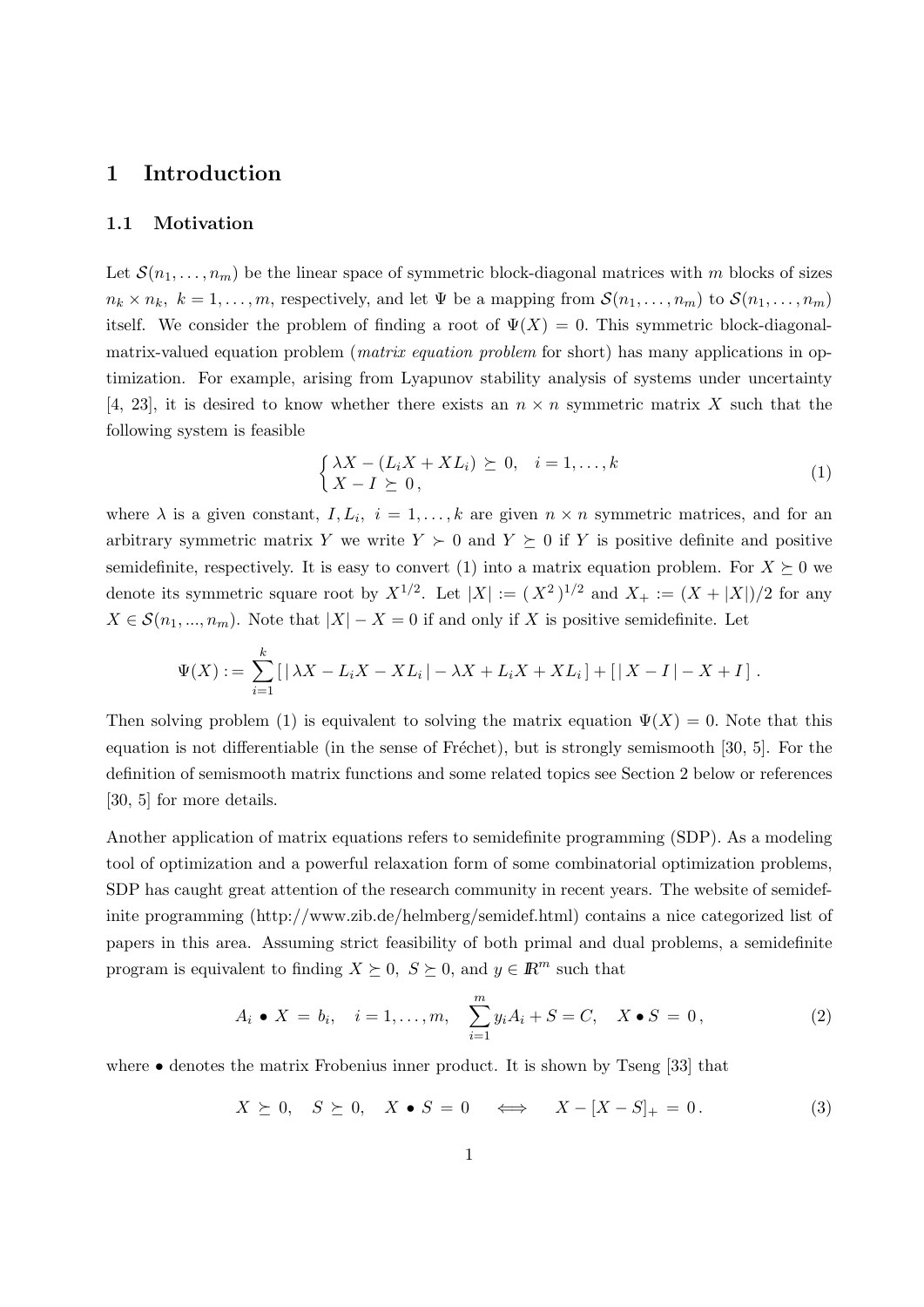Thus, system (2) can be re-written as

$$
A_i \bullet X = b_i, \quad i = 1, ..., m, \quad \sum_{i=1}^{m} y_i A_i + S = C, \quad X - [X - S]_+ = 0,
$$
 (4)

which has the form of  $\Psi(W) = 0$  with  $W := \text{diag}(y_1, \ldots, y_m, S, X)$  being a block-diagonal matrix. A generalization of semidefinite programming — the semidefinite complementarity problem (SDCP) — can also be reformulated as a matrix equation. The problem (SDCP) is to find, for a given continuously differentiable mapping  $F : \mathcal{S}(n_1, \ldots, n_m) \to \mathcal{S}(n_1, \ldots, n_m)$ , an  $X \in \mathcal{S}(n_1, \ldots, n_m)$ such that

$$
X \succeq 0, \quad F(X) \succeq 0, \quad X \bullet F(X) = 0. \tag{5}
$$

By (3) this problem is equivalent to

$$
X - [X - F(X)]_{+} = 0.
$$
\n(6)

A special case of the SDCP, where  $F$  is linear, was introduced by Kojima, Shindo and Hara [19] and further studied in e.g., [12, 13, 17, 18]. For the general (nonlinear) SDCP, Monteiro and Pang [21, 22] treated it as a constrained equation and introduced interior-point methods for solving the constrained equation. Tseng [33] introduced merit functions to reformulate the SDCP as an optimization problem. Chen and Tseng [6] studied non-interior continuation methods for solving the SDCP. Pang, Sun and Sun [24] studied semismooth homeomorphisms and strong stability of the SDCP.

The interest in the nonlinear SDCP is stemmed from the research on nonlinear semidefinite optimization problems. Shapiro [27] studied first- and second-order perturbation analysis of nonlinear semidefinite optimization problems. Jarre [14] gave an interior-point method for solving nonconvex semidefinite programs. Fares, Noll and Apkarian [7] investigated a sequential semidefinite programming approach for a variety of problems in optimal control, which can be cast as minimizing a linear objective function subject to linear matrix inequality constraints and nonlinear matrix equality constraints. Leibfritz and Mostafa [20] proposed an interior point constrained trust region method for a special class of nonlinear semidefinite programming problems.

In this paper we study a smoothing Newton method for solving a nonsmooth matrix equation that includes the SDP and the SDCP as special cases. In particular, for the SDP, this method achieves quadratic convergence under strict complementarity. For the SDCP, quadratic convergence is proved under the condition that the Jacobian of the problem is positive definite on the affine hull of the critical cone at the solution. The strict complementarity condition is not assumed here. To establish these results, we investigate the strong semismoothness and the B(ouligand)-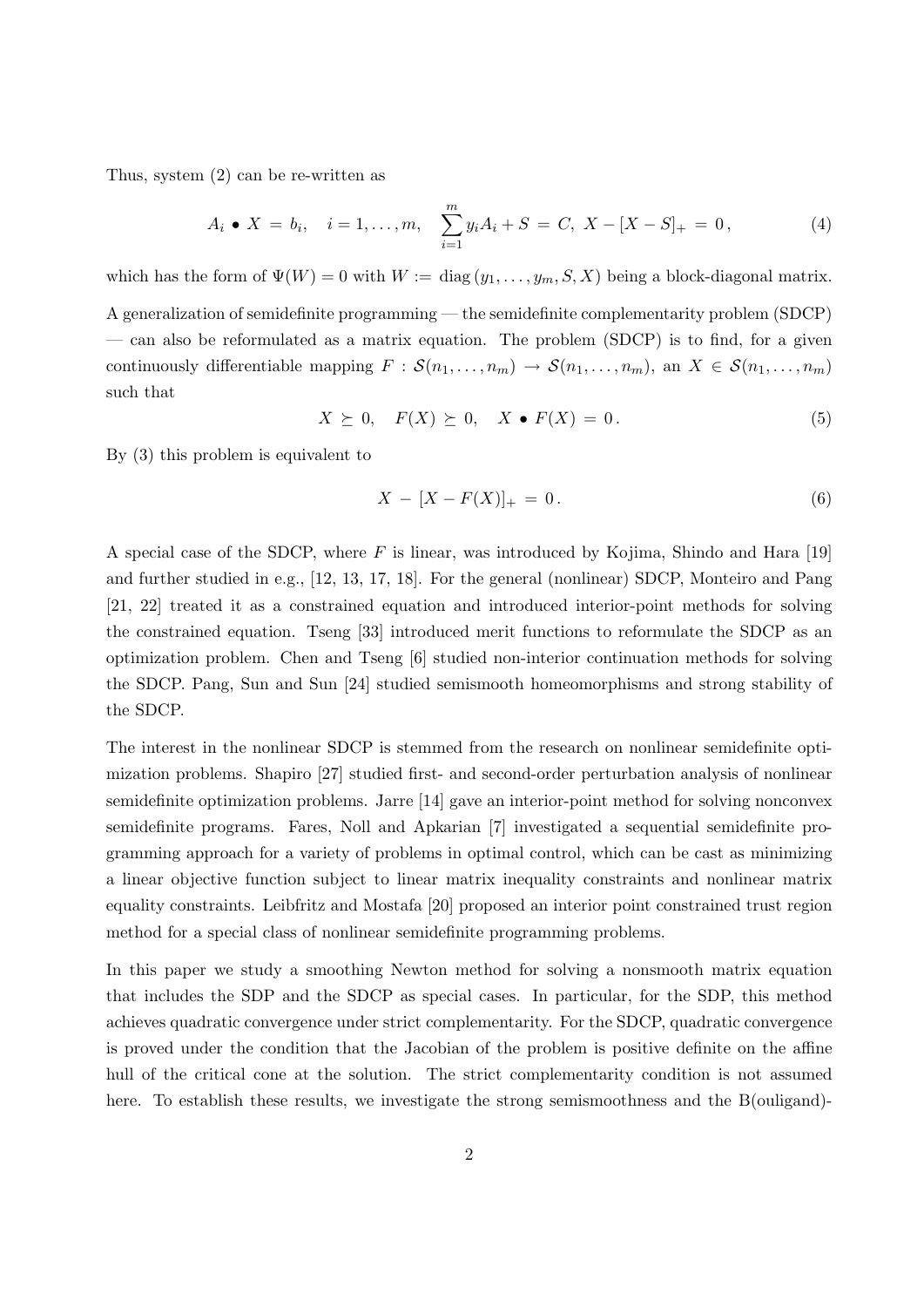subdifferential of the so-called squared smoothing matrix function, which are of their own theoretical interest.

The study on smoothing Newton methods can be traced back to a nonsmooth version of Newton's method [26] for solving nonsmooth vector valued equations. It was later found that smoothing techniques could be applied to the nonsmooth Newton method to improve its computational performance. Many researchers have contributed to this area, see for example the book [11] and the references therein. The basic idea of the smoothing Newton method is to replace the nonsmooth equation  $\Psi(X) = 0$  by a smoothing equation  $G(\varepsilon, X) = 0$ , where  $G: \mathbb{R} \times \mathcal{S}(n_1, \ldots, n_m) \to \mathcal{S}(n_1, \ldots, n_m)$ , such that

$$
G(\varepsilon, Y) \to \Psi(X), \text{ as } (\varepsilon, Y) \to (0, X).
$$

Here the function G is required to be continuously differentiable around  $(\varepsilon, X)$  unless  $\varepsilon = 0$ . The classical damped Newton method can then be used to solve  $G(\varepsilon, X) = 0$  as  $\varepsilon \perp 0$  to get a solution of  $\Psi(X) = 0$ . Computational results show that this type of methods is quite efficient in solving vector complementarity problems [34].

For  $\varepsilon \in \mathbb{R}$  and  $X \in \mathcal{S}(n_1, \ldots, n_m)$ , the squared smoothing function  $\Phi : \mathbb{R} \times \mathcal{S}(n_1, \ldots, n_m) \to$  $\mathcal{S}(n_1, \ldots, n_m)$  is defined by

$$
\Phi(\varepsilon, X) := (\varepsilon^2 I + X^2)^{1/2}, \quad (\varepsilon, X) \in \mathbb{R} \times \mathcal{S}(n_1, \dots, n_m). \tag{7}
$$

Then,  $\Phi$  is continuously differentiable around  $(\varepsilon, X)$  unless  $\varepsilon = 0$  and for any  $X \in \mathcal{S}(n_1, \ldots, n_m)$ ,

$$
[Y + \Phi(\varepsilon, Y)]/2 \to X_+, \text{ as } (\varepsilon, Y) \to (0, X).
$$

Thus we can use  $\Phi$  to construct smoothing functions for nonsmooth systems (4) and (6). We show that the smoothing function

$$
G(\varepsilon, X) := X - [X - F(X) + \Phi(\varepsilon, X - F(X))]/2 \tag{8}
$$

can be used to design a quadratically convergent algorithm for (4) and (6). We note that Chen and Tseng [6] have developed a nice smoothing Newton method for the SDCP and reported promising computational results. The difference between our paper and theirs is that we show the strong semismoothness of the smoothing function, which can be utilized to establish quadratic convergence whereas paper [6] did not prove the strong semismoothness of the smoothing function. As a result, paper [6] needs the strict complementarity assumption and the convergence rate proved there is only superlinear whereas we obtain quadratic rate of convergence without this assumption for the SDCP.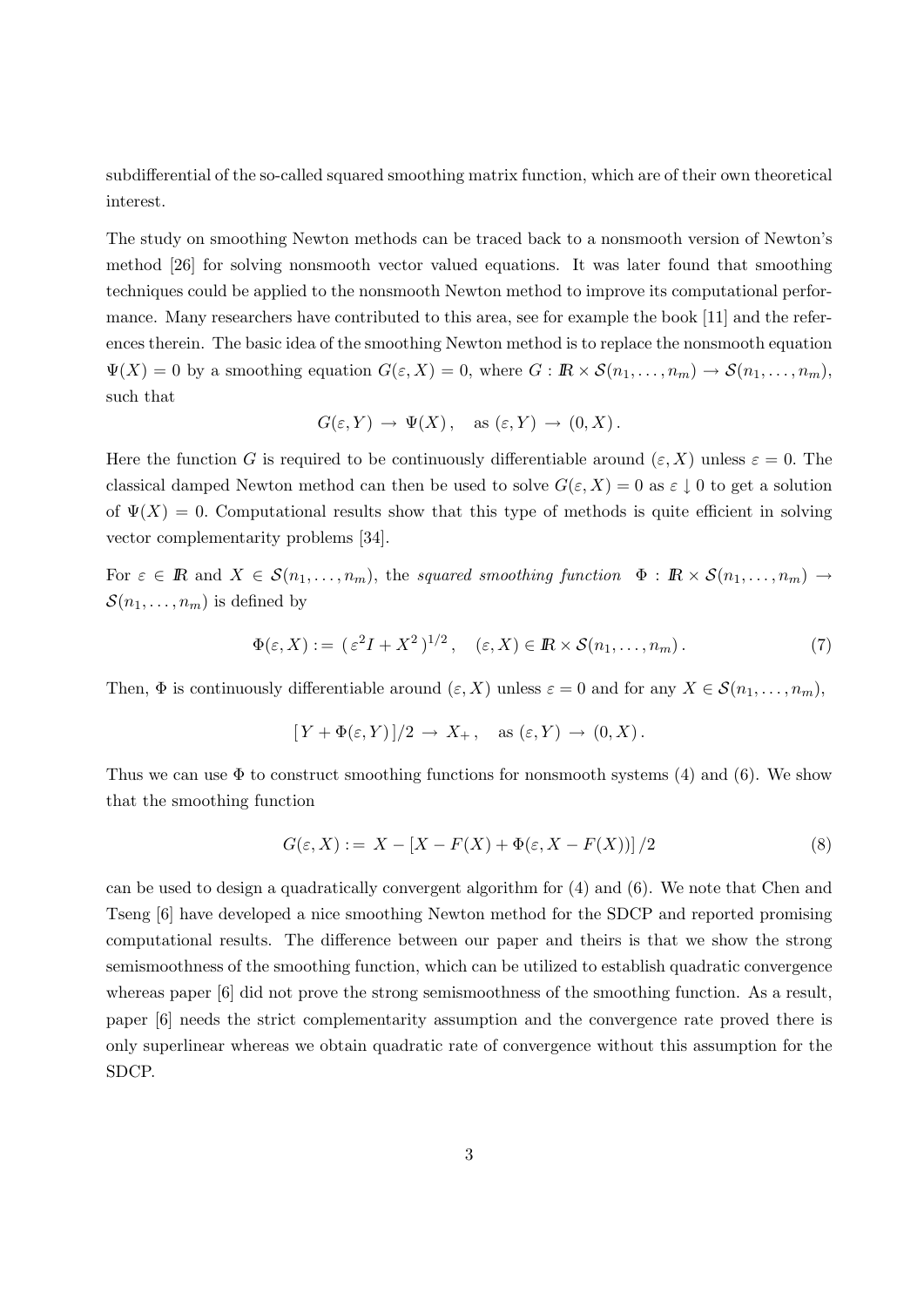#### 1.2 Notation and organization of the paper

The notation used is fairly standard. Generally, we use calligraphic letters for sets, capital letters for matrices and matrix functions, lowercase letters for vectors, and Greek letters for scalars, respectively. A diagonal matrix is denoted by diag  $(\lambda_1, ..., \lambda_n)$  where  $\lambda_1, ..., \lambda_n$  are the diagonal entries. Similarly, a block-diagonal matrix is written as  $diag(B_1, ..., B_m)$  with  $B_1, ..., B_m$  being the block matrices.

For simplicity, here and below, we will write

$$
S := S(n_1,...,n_m)
$$
 and  $n := \sum_{i=1}^m n_i(n_i+1)/2$ .

We designate by  $A_{ij}$  or  $a_{ij}$  the  $(i, j)$ -th entry of A. For matrices  $A, B \in \mathcal{S}$ , the Frobenius inner product is defined as

$$
A \bullet B := \text{Trace}(A^T B) = \text{Trace}(AB).
$$

Consequently, the Frobenius norm of  $A \in \mathcal{S}$  is

$$
||A||_F := ||A|| := (A \bullet A)^{1/2}.
$$

The 2-norm of a vector x is denoted by  $||x||$ . Let I be the identity matrix of appropriate dimension.

This paper is organized as follows. In Section 2 we review some results on nonsmooth matrix functions and prove the strong semismoothness of  $\Phi$  defined in (7). Section 3 is devoted to characterizing the B-subdifferential of  $\Phi$ , which will be used in the sequel. We describe the squared smoothing Newton method in Section 4. Applications of the smoothing Newton method to the SDP and SDCP are discussed in Sections 5 and 6, respectively. Some final remarks are given in Section 7.

## 2 Strong semismoothness of  $\Phi(\varepsilon, X)$

This section is devoted to proving the strong semismoothness of the squared smoothing function Φ. As a preparation we introduce some basic definitions and results on a general matrix function  $\Psi: \mathcal{S} \to \mathcal{S}_1$ , where  $\mathcal{S}_1$  is also a symmetric block-diagonal matrix space, but could be of different shape and size from  $\mathcal{S}$ .

Suppose that  $\Psi : \mathcal{S} \to \mathcal{S}_1$  is a locally Lipschitz matrix function. According to [30],  $\Psi$  is differentiable almost everywhere. Denote the set of points at which  $\Psi$  is differentiable by  $D_{\Psi}$  and for any  $X \in D_{\Psi}$ , let  $J\Psi(X)$  denote the Jacobian of  $\Psi$  at X. Let  $\partial_B \Psi(X)$  be the B-subdifferential of  $\Psi$  at X defined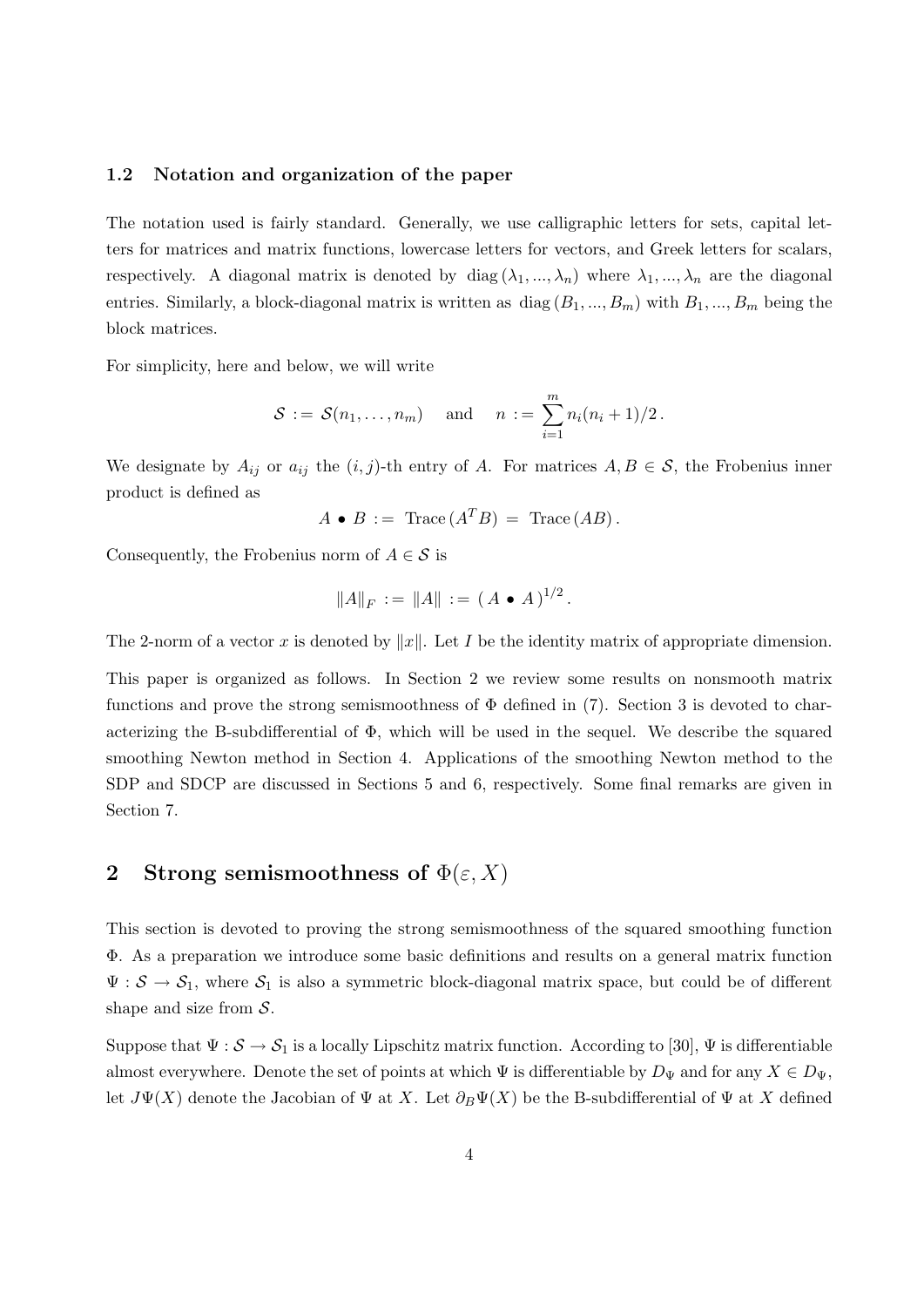by

$$
\partial_B \Psi(X) = \{ \lim_{\substack{X^k \to X \\ X^k \in D_{\Psi}}} J \Psi(X^k) \}
$$
\n(9)

and let  $\partial \Psi(X)$  denote the convex hull of  $\partial_B \Psi(X)$ .

**Definition 2.1** Suppose that  $\Psi : \mathcal{S} \to \mathcal{S}_1$  is a locally Lipschitz matrix function.  $\Psi$  is said to be semismooth at  $X \in \mathcal{S}$  if  $\Psi$  is directionally differentiable at X and for any  $V \in \partial \Psi(X + H)$  and  $H \in \mathcal{S}$ ,

$$
\Psi(X + H) - \Psi(X) - V(H) = o(||H||).
$$

 $\Psi$  is said to be strongly semismooth at X if  $\Psi$  is semismooth at X and

$$
\Psi(X+H) - \Psi(X) - V(H) = O(||H||^2). \tag{10}
$$

Instead of showing the strong semismoothness by definition, we will use the following result [30, Theorem 3.6].

**Theorem 2.2** Suppose that  $\Psi : \mathcal{S} \to \mathcal{S}_1$  is locally Lipschitz and directionally differentiable in a neighborhood of X. Then  $\Psi$  is strongly semismooth at X if and only if for any  $X + H \in D_{\Psi}$ ,

$$
\Psi(X+H) - \Psi(X) - J\Psi(X+H)(H) = O(||H||^2). \tag{11}
$$

In order to show that  $\Phi(\varepsilon, X)$  satisfies (11), we will first identify the differential points of  $\Phi$ . We shall show that  $\Phi$  is differentiable at  $(\varepsilon, X)$  if and only if  $\varepsilon^2 I + X^2$  is nonsingular. Here we view  $\Phi$ as a function from  $\mathcal{S}(1,n)$  to  $\mathcal{S} \equiv \mathcal{S}(n)$ . This result can be extended to the general block-diagonal case easily. Unless stated otherwise,  $S$  is assumed to be of this simple structure here and below.

For any  $X \in \mathcal{S}$ , let  $L_X$  be the Lyapunov operator:

$$
L_X(Y) := XY + YX, \quad \forall Y \in \mathcal{S}
$$

with  $L_X^{-1}$  being its inverse (if it exists at all).

For  $X \in \mathcal{S}$ , there exist an orthogonal matrix P and a diagonal matrix  $\Lambda = \text{diag}(\lambda_1, \ldots, \lambda_n)$  of eigenvalues of X such that

$$
X = P\Lambda P^T. \tag{12}
$$

Define three index sets associated with the eigenvalues of matrix  $X$ :

$$
\alpha := \{ i : \lambda_i > 0 \}, \quad \beta := \{ i : \lambda_i = 0 \} \quad \text{and} \quad \gamma := \{ i : \lambda_i < 0 \}.
$$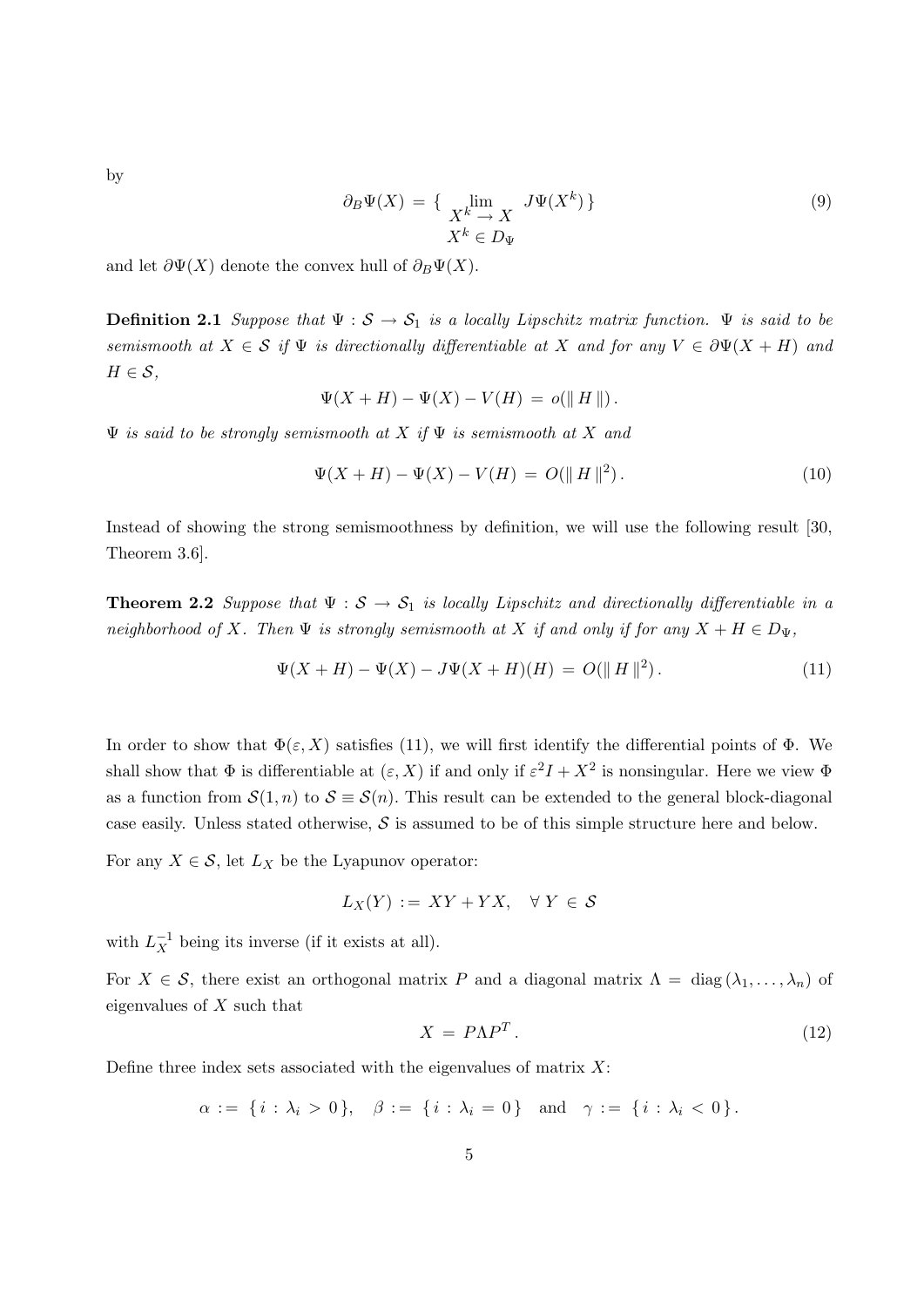Let  $\kappa := \alpha \cup \gamma$  and write

$$
\Lambda = \left[ \begin{array}{ccc} \Lambda_{\alpha} & 0 & 0 \\ 0 & \Lambda_{\gamma} & 0 \\ 0 & 0 & 0 \end{array} \right].
$$

Define two diagonal matrices of order  $|\kappa|$ :

$$
D := \left[ \begin{array}{cc} \Lambda_{\alpha} & 0 \\ 0 & \Lambda_{\gamma} \end{array} \right]
$$

and  $|D| = (D^2)^{1/2}$ , i.e.,

$$
|D| = \left[\begin{array}{cc} \Lambda_{\alpha} & 0 \\ 0 & |\Lambda_{\gamma}| \end{array}\right].
$$

**Lemma 2.3** For  $(\varepsilon, X) \in \mathbb{R} \times \mathcal{S}$ , the following statements hold.

(a) If  $\varepsilon^2 I + X^2$  is nonsingular, then  $\Phi$  is continuously differentiable around  $(\varepsilon, X)$  and  $J\Phi(\varepsilon, X)$ satisfies the following equation

$$
J\Phi(\varepsilon, X)(\tau, H) = L_{\Phi(\varepsilon, X)}^{-1}(L_X(H) + 2\varepsilon\tau I), \quad \forall (\tau, H) \in \mathbb{R} \times \mathcal{S}.
$$
 (13)

In particular, in this case,

$$
\|J\Phi(\varepsilon, X)(\tau, H)\| \le \sqrt{n} |\tau| + \|H\|.
$$
 (14)

(b)  $\Phi$  is globally Lipschitz continuous and for any  $(\varepsilon, X)$ ,  $(\tau, Y) \in \mathbb{R} \times S$ ,

$$
\|\Phi(\varepsilon, X) - \Phi(\tau, Y)\| \le \sqrt{n} |\varepsilon - \tau| + \|X - Y\|.
$$
 (15)

(c)  $\Phi$  is directionally differentiable at  $(0, X)$  and for  $(\tau, H) \in \mathbb{R} \times S$ ,

$$
\Phi'((0,X);(\tau,H)) = P\left[\begin{array}{cc} L_{|D|}^{-1}[D\widetilde{H}_{\kappa\kappa} + \widetilde{H}_{\kappa\kappa}D] & |D|^{-1}D\widetilde{H}_{\kappa\beta} \\ \widetilde{H}_{\kappa\beta}^T D|D|^{-1} & (\tau^2 I + \widetilde{H}_{\beta\beta}^2)^{1/2} \end{array}\right]P^T,
$$

where  $\widetilde{H} := P^T H P$ .

(d)  $\Phi$  is differentiable at  $(\varepsilon, X)$  if and only if  $\varepsilon^2 + X^2$  is nonsingular.

**Proof.** (a) For any  $C \succ 0$ , we have, by applying [33, Lemma 6.2] or direct calculation, that  $(C^2 + W)^{1/2} - C = L_C^{-1}(W) + o(||W||)$  for all  $W \in \mathcal{S}$  sufficiently small. Then, for  $\varepsilon^2 I + X^2$ nonsingular (and hence positive definite), we have

$$
\Phi(\varepsilon + \tau, X + H) - \Phi(\varepsilon, H) = (C^2 + W)^{1/2} - C
$$
  
=  $L_C^{-1} (L_X(H) + 2\varepsilon\tau I) + O(\tau^2 + ||H||^2) + o(||W||),$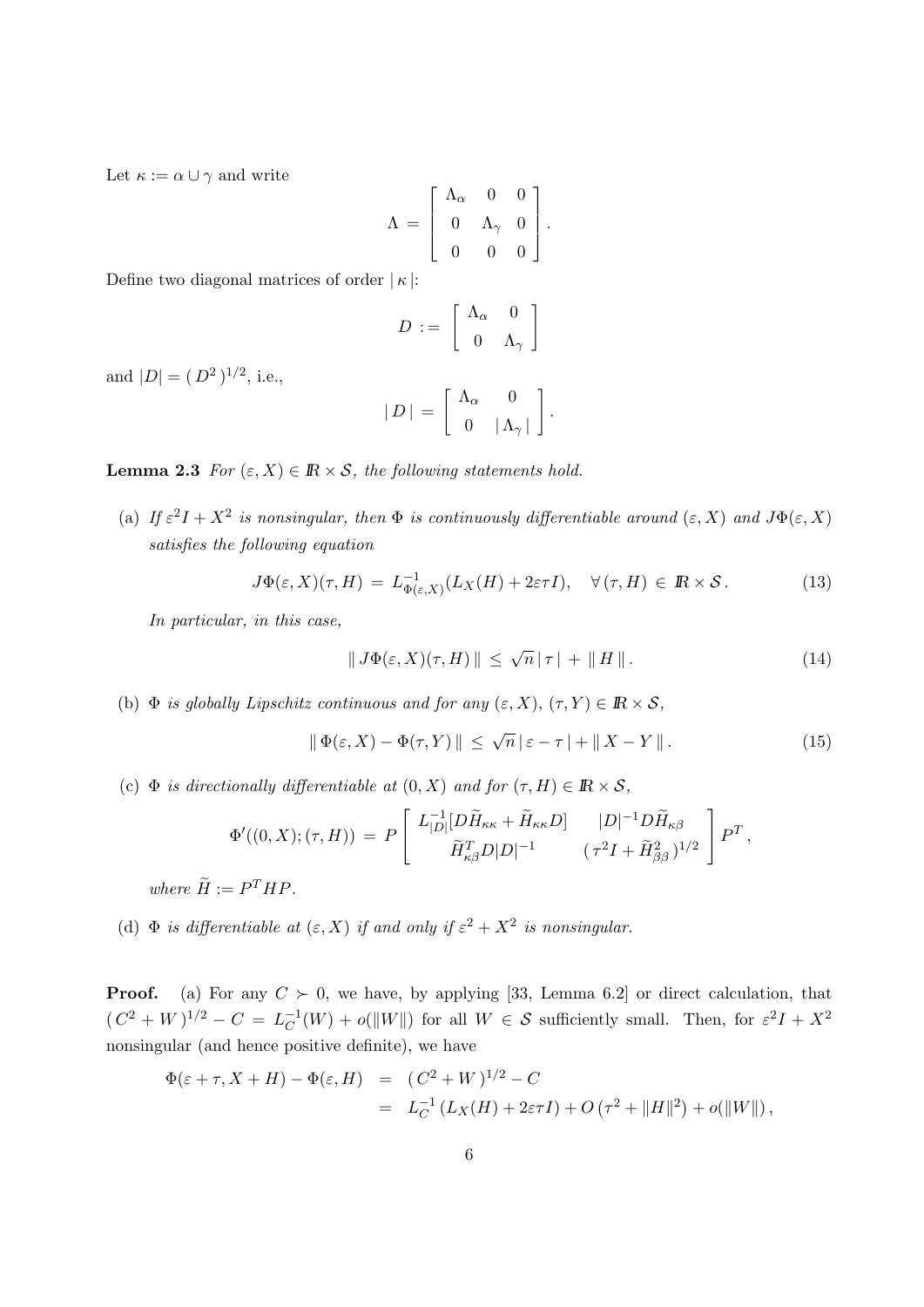where  $C := \Phi(\varepsilon, X)$  and  $W := L_X(H) + 2\varepsilon\tau I + \tau^2 I + H^2$ . Thus,  $\Phi$  is continuously differentiable around  $(\varepsilon, X)$  and

$$
J\Phi(\varepsilon, X)(\tau, H) = L_C^{-1}(L_X(H) + 2\varepsilon\tau I).
$$

To prove (14), we first note that

$$
L_X(H) + 2\varepsilon\tau I = P\left(L_\Lambda(P^T H P) + 2\varepsilon\tau I\right)P^T
$$

and for any  $Y \in \mathcal{S}$ ,

$$
L_C^{-1}(Y) = PL_{\Phi(\varepsilon,\Lambda)}^{-1}(P^TYP)P^T.
$$

Thus, we have

$$
P^T J\Phi(\varepsilon, X)(\tau, H)P = L_{\Phi(\varepsilon, \Lambda)}^{-1} \left( L_{\Lambda}(P^T H P) + 2\varepsilon \tau I \right).
$$

Hence, by direct calculation, for  $i, j = 1, \ldots, n$ ,

$$
(P^T J \Phi(\varepsilon, X)(\tau, H) P)_{ij} = \begin{cases} (P^T H P)_{ij} (\lambda_i + \lambda_j) \left( \sqrt{\varepsilon^2 + \lambda_i^2} + \sqrt{\varepsilon^2 + \lambda_j^2} \right)^{-1} & \text{if } i \neq j \\ (\lambda_i (P^T H P)_{ii} + \varepsilon \tau) \left( \varepsilon^2 + \lambda_i^2 \right)^{-1/2} & \text{otherwise} \end{cases}
$$

which, implies that

$$
\sum_{i,j=1}^n \left( \left( P^T J \Phi(\varepsilon, X)(\tau, H) P \right)_{ij} \right)^2 \leq n\tau^2 + \sum_{i,j=1}^n \left( (P^T H P)_{ij} \right)^2.
$$

Hence,

$$
|| J\Phi(\varepsilon, X)(\tau, H) ||^{2} = || P^{T} J\Phi(\varepsilon, X)(\tau, H)P ||^{2}
$$
  
 
$$
\leq n\tau^{2} + || P^{T} H P ||^{2} = n\tau^{2} + || H ||^{2}.
$$

This completes the proof of part (a).

(b) By part (a) of this lemma, for  $\varepsilon \neq 0$  and  $\tau \neq 0$  we have

$$
\begin{array}{rcl} \|\Phi(\varepsilon, X) - \Phi(\tau, Y)\| & = & \|\Phi(|\varepsilon|, X) - \Phi(|\tau|, Y)\| \\ \\ & = & \left\|\int_0^1 J\Phi(|\tau| + t(|\varepsilon| - |\tau|), Y + t(X - Y))(|\varepsilon| - |\tau|, X - Y)dt\right\| \\ \\ & \leq & \sqrt{n} \|\varepsilon - |\tau| + \|X - Y\| \\ \\ & \leq & \sqrt{n} \|\varepsilon - \tau| + \|X - Y\|\,. \end{array}
$$

By a limiting process the above inequality is also true for  $\varepsilon \tau = 0$ . Hence, (15) holds.

(c) For any  $\tau \in \mathbb{R}$  and  $H \in \mathcal{S}$  and  $t \in [0, \infty)$ , let

$$
\Delta(t) := \Phi(t\tau, X + tH) - \Phi(0, X)
$$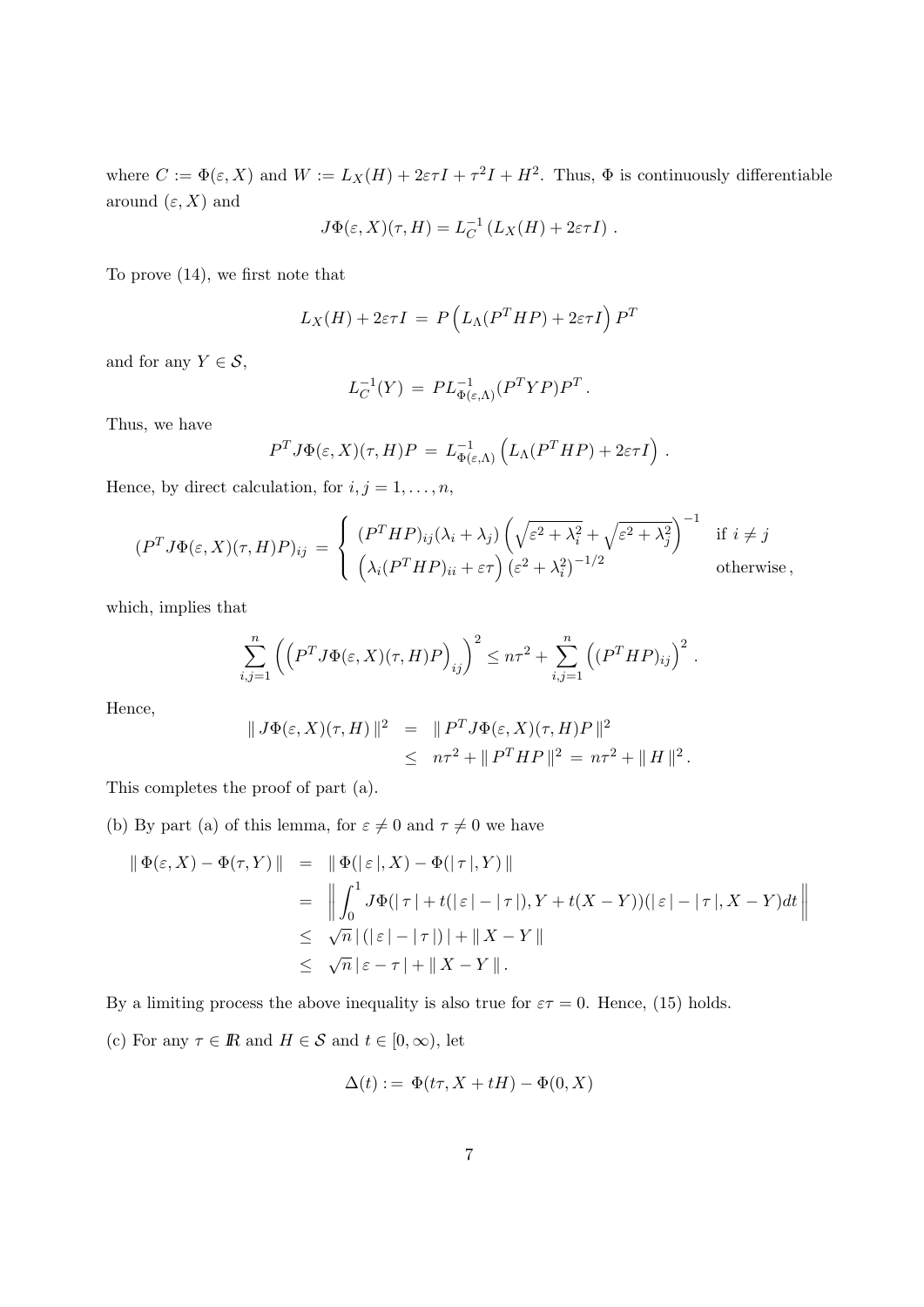and

$$
\widetilde{\Delta}(t) := P^T \Delta(t) P.
$$

Then,

$$
\tilde{\Delta}(t) = P^T \Phi(t\tau, X + tH) P - P^T \Phi(X) P \n= \left( t^2 \tau^2 I + (P^T (X + tH) P)^2 \right)^{1/2} - |P^T X P| \n= \left( t^2 \tau^2 I + (P^T X P + t P^T H P)^2 \right)^{1/2} - |P^T X P| \n= \left( t^2 \tau^2 I + (\Lambda + t \tilde{H})^2 \right)^{1/2} - |\Lambda|.
$$

Thus,

$$
\widetilde{\Delta}(t) = \left( |\Lambda|^2 + \widetilde{W} \right)^{1/2} - |\Lambda|,
$$

where

$$
\widetilde{W} := t^2 \tau^2 I + t\Lambda \widetilde{H} + t \widetilde{H} \Lambda + t^2 \widetilde{H}^2
$$

and

$$
|\Lambda| = \left[\begin{array}{cc} |D| & 0 \\ 0 & 0 \end{array}\right].
$$

After simple computations we have

$$
\widetilde{W} = t \begin{bmatrix} D\widetilde{H}_{\kappa\kappa} + \widetilde{H}_{\kappa\kappa}D & D\widetilde{H}_{\kappa\beta} \\ \widetilde{H}_{\kappa\beta}^T D & 0 \end{bmatrix} + \begin{bmatrix} O(t^2) & O(t^2) \\ O(t^2) & t^2 \tau^2 I + t^2 [\widetilde{H}_{\kappa\beta}^T \widetilde{H}_{\kappa\beta} + \widetilde{H}_{\beta\beta}^2] \end{bmatrix} . \tag{16}
$$

By Lemma 6.2 in Tseng [33], we have

$$
\widetilde{\Delta}(t)_{\kappa\kappa} = L_{|D|}^{-1}(\widetilde{W}_{\kappa\kappa}) + o(\|\widetilde{W}\|),\tag{17}
$$

$$
\widetilde{\Delta}(t)_{\kappa\beta} = |D|^{-1} \widetilde{W}_{\kappa\beta} + o(||\widetilde{W}||)
$$
\n(18)

and

$$
\widetilde{W}_{\beta\beta} = \widetilde{\Delta}(t)_{\kappa\beta}^T \widetilde{\Delta}(t)_{\kappa\beta} + \widetilde{\Delta}(t)_{\beta\beta}^2. \tag{19}
$$

Hence,

$$
\widetilde{\Delta}(t)_{\kappa\beta} = t|D|^{-1}D\widetilde{H}_{\kappa\beta} + o(t),\tag{20}
$$

which, implies that

$$
\widetilde{\Delta}(t)_{\kappa\beta}^T \widetilde{\Delta}(t)_{\kappa\beta} = t^2 \widetilde{H}_{\kappa\beta}^T (|D|^{-1} D)^2 \widetilde{H}_{\kappa\beta} + o(t^2) = t^2 \widetilde{H}_{\kappa\beta}^T \widetilde{H}_{\kappa\beta} + o(t^2).
$$
\n(21)

According to (17) and (16),

$$
\widetilde{\Delta}(t)_{\kappa\kappa} = tL_{|D|}^{-1}(D\widetilde{H}_{\kappa\kappa} + \widetilde{H}_{\kappa\kappa}D) + o(t).
$$
\n(22)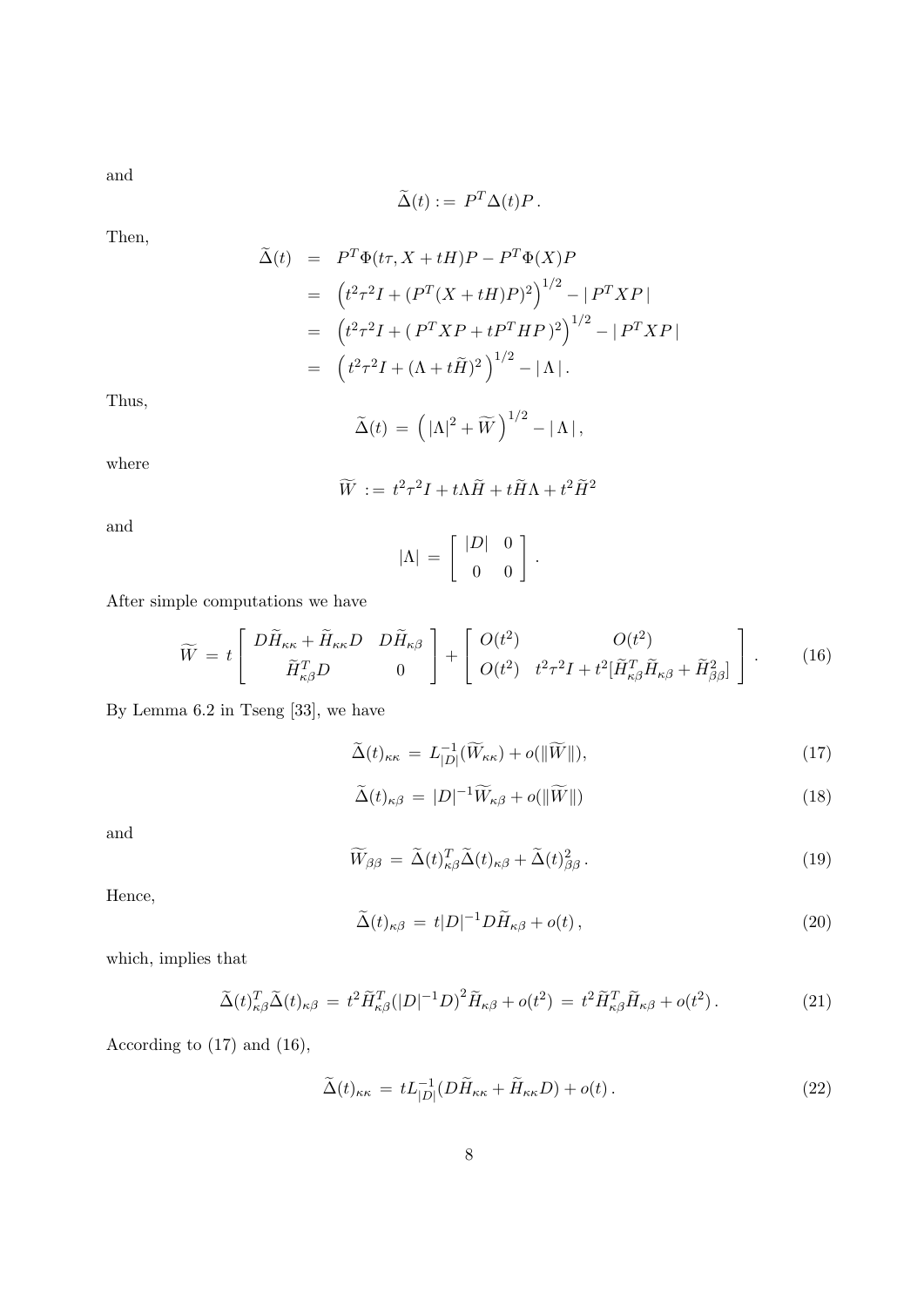Since

$$
\widetilde{W}_{\beta\beta} = t^2 \tau^2 I + t^2 [\widetilde{H}_{\kappa\beta}^T \widetilde{H}_{\kappa\beta} + \widetilde{H}_{\beta\beta}^2],
$$

from  $(19)$  and  $(21)$ , we obtain

$$
\widetilde{\Delta}(t)_{\beta\beta}^2 = t^2 \tau^2 I + t^2 \widetilde{H}_{\beta\beta}^2 + o(t^2).
$$
\n(23)

Furthermore, since  $\tilde{\Delta}(\tau)_{\beta\beta}$  is positive semidefinite (see the definition of  $\tilde{\Delta}(t)$ ), we know from (23) that  $\tilde{\Delta}(t)_{\beta\beta}$  is well defined and

$$
\tilde{\Delta}(t)_{\beta\beta} = t \left(\tau^2 I + \tilde{H}^2_{\beta\beta} + o(1)\right)^{1/2}.
$$
\n(24)

Hence, from (22), (20), and (24),

$$
\lim_{t\downarrow 0}\frac{\tilde{\Delta}(t)}{t} = \begin{bmatrix} L_{|D|}^{-1}[D\tilde{H}_{\kappa\kappa} + \tilde{H}_{\kappa\kappa}D] & |D|^{-1}D\tilde{H}_{\kappa\beta} \\ \tilde{H}_{\kappa\beta}^T D|D|^{-1} & (\tau^2 I + \tilde{H}_{\beta\beta}^2)^{1/2} \end{bmatrix},
$$

which, completes the proof of  $part(c)$ .

(d) Only the "only if" part needs a proof. Obviously  $\varepsilon^2 I + X^2$  is nonsingular at  $\varepsilon \neq 0$ . If  $\Phi$  is differentiable at  $(0, X)$ , then part (c) of this lemma shows that  $\Phi'((0, X); (\tau, H))$  is a linear function of  $(\tau, H)$  only if  $\beta = \emptyset$ ; i.e. only if X is nonsingular.

Lemma 2.3 shows that the squared smoothing matrix function  $\Phi$  is directionally differentiable everywhere and globally Lipschitz continuous. It also shows that it is differentiable at  $(\varepsilon, X) \in \mathbb{R} \times \mathcal{S}$ if and only if  $\varepsilon^2 I + X^2$  is nonsingular.

The next result is vital in order to prove the strong semismoothness of Φ. By noting the fact that I and X can be simultaneously diagonalized, we may extend the proof used in [30, Lemma 4.12] from |X| to  $\Phi$ . Here we follow the outline of a simpler proof given in [5, Proposition 4.10].

**Lemma 2.4** Let  $X \in \mathcal{S}$ . Then, for any  $\tau \in \mathbb{R}$  and  $H \in \mathcal{S}$  such that  $\tau^2 I + (X + H)^2$  is nonsingular,  $\Phi$  is differentiable at  $(\tau, X + H)$  and

$$
\Phi(\tau, X + H) - \Phi(0, X) - J\Phi(\tau, X + H)(\tau, H) = O(||\Delta Z||^2),
$$
\n(25)

where  $\Delta Z := (\tau, H)$ .

**Proof.** Let  $D$  denote the space of  $n \times n$  real diagonal matrices with non-increasing diagonal entries. For each  $Y \in \mathcal{S}$ , define

$$
\mathcal{O}_Y := \{ P \in \mathcal{O} : P^T Y P \in \mathcal{D} \},
$$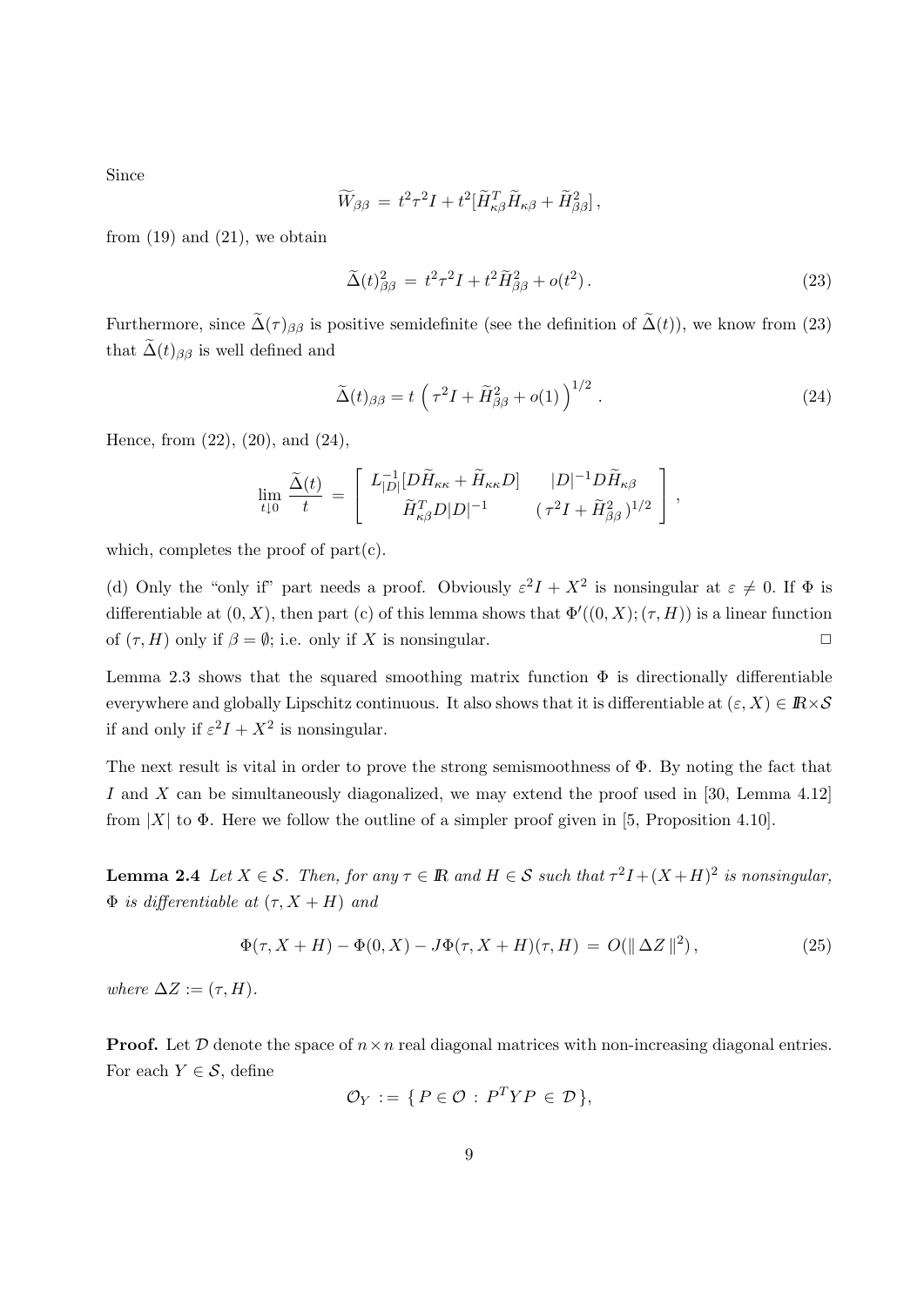where  $\mathcal{O} := \{ P \in \mathbb{R}^{n \times n} : P^T P = I \}.$ 

Let  $\lambda_1 \geq \ldots \geq \lambda_n$  denote the eigenvalues of X. By [6, Lemma 3] or [31, Proposition 4.4], there exist scalars  $\eta > 0$  and  $\rho > 0$  such that

$$
\min_{P \in \mathcal{O}_X} \|P - Q\| \le \eta \|Y - X\| \quad \text{whenever} \quad Y \in \mathcal{S}, \|Y - X\| \le \rho, \ Q \in \mathcal{O}_Y.
$$

If  $\tau = 0$ , then the left hand side of (25) reduces to  $\Psi(X + H) - \Psi(X) - J\Psi(X + H)(H)$ , where for each  $Y \in \mathcal{S}, \Psi(Y) := |Y|$ . Then, it follows from [30, Lemma 4.12] that (25) holds.

Suppose  $\tau \neq 0$ . Let  $\mu_1 \geq \ldots \geq \mu_n$  denote the eigenvalues of  $X + H$ , and choose any  $Q \in \mathcal{O}_{X+H}$ . Then, by (26), there exists  $P \in \mathcal{O}_X$  satisfying

$$
\|P-Q\| \leq \eta \|H\|.
$$

For simplicity, let  $R$  denote the left hand side of  $(25)$ , i.e.,

$$
R := \Phi(\tau, X + H) - \Phi(0, X) - J\Phi(\tau, X + H)(\tau, H).
$$

Letting  $C := \Phi(\tau, X + H) = (\tau^2 I + (X + H)^2)^{1/2}$  and noting that  $Q \in \mathcal{O}_C$ , we obtain from Lemma 2.3 and the formula for  $L_C^{-1}$  given in [33, Page 171] that

$$
J\Phi(\tau, X + H)(\tau, H) = L_C^{-1}[(X + H)H + H(X + H) + 2\tau^2 I]
$$
  
=  $Q[\Xi \circ (Q^T((X + H)H + H(X + H))Q + 2\tau^2 I)]Q^T$ ,

where the matrix  $\Xi \in \mathcal{S}$  has entries

$$
\Xi_{ij} = 1/(\theta_i + \theta_j)
$$

and  $\theta_i = \sqrt{\tau^2 + \mu_i^2}$  is the *i*-th eigenvalue of C. Then, letting  $\widetilde{R} := Q^T R Q$  and  $\widetilde{H} := Q^T H Q$ , we have that

$$
\widetilde{R} = \Sigma - S^T \Lambda S - \Xi \circ (U + 2\tau^2 I), \qquad (26)
$$

where  $\Sigma := \text{diag}\left(\sqrt{\tau^2 + \mu_1^2}, \ldots, \sqrt{\tau^2 + \mu_n^2}\right)$ ,  $\Lambda := \text{diag}\left(\lambda_1, \ldots, \lambda_n\right)$ ,  $S := P^T Q$ , and  $U_{ij} := (\mu_i + \mu_i^2)$  $\mu_j$ ) $H_{ij}$  for all  $i, j$ .

Since diag  $(\mu_1, \ldots, \mu_n) = Q^T(X + H)Q = S^T$  diag  $(\lambda_1, \ldots, \lambda_n)S + \tilde{H}$ , we have

$$
\sum_{k=1}^{n} S_{ki} S_{kj} \lambda_k + \widetilde{H}_{ij} = \begin{cases} \mu_i & \text{if } i = j \\ 0 & \text{else} \end{cases}, \quad i, j = 1, \dots, n. \tag{27}
$$

Since  $S = P^T Q = (P - Q)^T Q + I$  and  $||P - Q|| \le \eta ||H||$ , it follows that

$$
S_{ij} = O(||H||), \quad \forall i \neq j.
$$
\n
$$
(28)
$$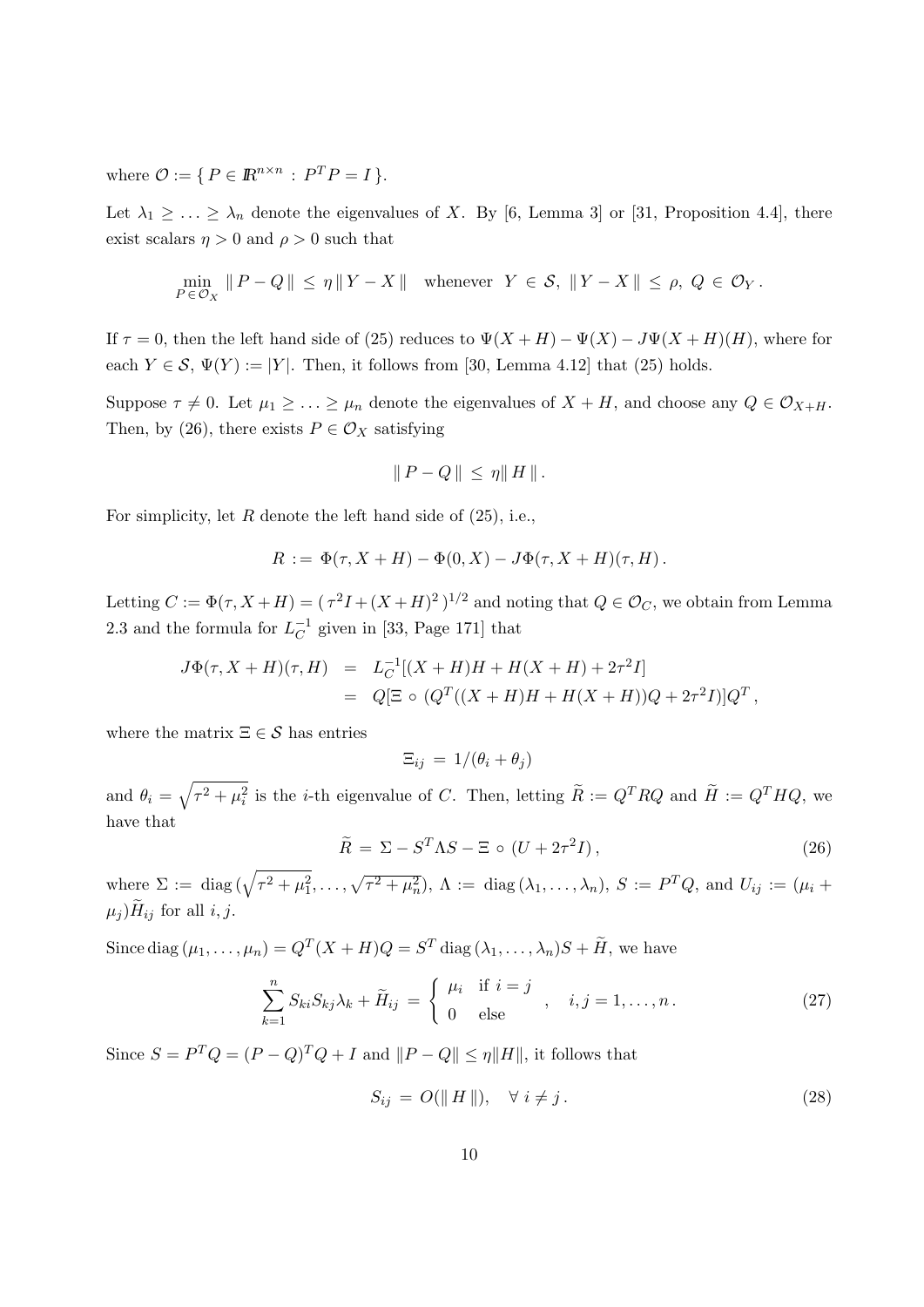Since  $P, Q \in \mathcal{O}$ , we have  $S \in \mathcal{O}$  so that  $S^{T}S = I$ . This implies

$$
1 = S_{ii}^2 + \sum_{k \neq i} S_{ki}^2 = S_{ii}^2 + O(\|H\|^2), \quad i = 1, ..., n
$$
 (29)

and

$$
0 = S_{ii}S_{ij} + S_{ij}S_{jj} + \sum_{k \neq i,j} S_{ki}S_{kj} = S_{ii}S_{ij} + S_{ji}S_{jj} + O(\|H\|^2), \quad \forall \ i \neq j. \tag{30}
$$

We now show that  $\widetilde{R} = O(\|\Delta Z\|^2)$ , which, by  $\|R\| = \|\widetilde{R}\|$ , would prove (25). For any  $i \in \{1, ..., n\}$ , we have from (26) and (27) that

$$
\tilde{R}_{ii} = \sqrt{\tau^2 + \mu_i^2} - \sum_{k=1}^n S_{ki}^2 |\lambda_k| - \frac{1}{2\theta_i} (2\tau^2 + 2\mu_i \tilde{H}_{ii})
$$
\n
$$
= \sqrt{\tau^2 + \mu_i^2} - \sum_{k=1}^n S_{ki}^2 |\lambda_k| - \frac{\tau^2}{\theta_i} - \frac{\mu_i}{\theta_i} \left( \mu_i - \sum_{k=1}^n S_{ki}^2 \lambda_k \right)
$$
\n
$$
= \sqrt{\tau^2 + \mu_i^2} - S_{ii}^2 |\lambda_i| - \frac{\tau^2}{\theta_i} - \frac{\mu_i}{\theta_i} (\mu_i - S_{ii}^2 \lambda_i) + O(\Vert H \Vert^2)
$$
\n
$$
= \sqrt{\tau^2 + \mu_i^2} - (1 + O(\Vert H \Vert^2)) |\lambda_i| - \frac{\tau^2}{\theta_i} - \frac{\mu_i}{\theta_i} (\mu_i - (1 + O(\Vert H \Vert^2)) \lambda_i) + O(\Vert H \Vert^2)
$$
\n
$$
= \sqrt{\tau^2 + \mu_i^2} - |\lambda_i| - \frac{\tau^2}{\theta_i} - \frac{\mu_i}{\theta_i} (\mu_i - \lambda_i) + O(\Vert H \Vert^2)
$$
\n
$$
= f(\tau, \mu_i) - f(0, \lambda_i) - Jf(\tau, \mu_i) (\tau, \mu_i - \lambda_i) + O(\Vert H \Vert^2), \tag{31}
$$

where the third and fifth equalities use (28), (29) and the fact that  $|\mu_i/\theta_i| \leq 1$ . The last equality follows by defining  $f(\tau,\mu) := \sqrt{\tau^2 + \mu^2}$ . Since f is known to be strongly semismooth and, by a result of Weyl [2, page 63],

$$
|\mu_i - \lambda_i| \le ||H||, \quad \forall \ i \tag{32}
$$

and the right hand side of (31) is  $O(||\Delta Z||)^2$ . For any  $i, j \in \{1, ..., n\}$  with  $i \neq j$ , we have from (26) and (27) that

$$
\tilde{R}_{ij} = -\sum_{k=1}^{n} S_{ki} S_{kj} |\lambda_k| - \Xi_{ij} (\mu_i + \mu_j) \tilde{H}_{ij}
$$
\n
$$
= -\sum_{k=1}^{n} S_{ki} S_{kj} |\lambda_k| + \Xi_{ij} (\mu_i + \mu_j) \sum_{k=1}^{n} S_{ki} S_{kj} \lambda_k
$$
\n
$$
= - (S_{ii} S_{ij} |\lambda_i| + S_{ji} S_{jj} |\lambda_j|) + \Xi_{ij} (\mu_i + \mu_j) (S_{ii} S_{ij} \lambda_i + S_{ji} S_{jj} \lambda_j) + O(||H||^2)
$$
\n
$$
= - ((S_{ii} S_{ij} + S_{ji} S_{jj} |\lambda_i|) + S_{ji} S_{jj} (|\lambda_j| - |\lambda_i|))
$$
\n
$$
+ \Xi_{ij} (\mu_i + \mu_j) ( (S_{ii} S_{ij} + S_{ji} S_{jj}) \lambda_i + S_{ji} S_{jj} (\lambda_j - \lambda_i)) + O(||H||^2)
$$
\n
$$
= -S_{ji} S_{jj} (|\lambda_j| - |\lambda_i| - \Xi_{ij} (\mu_i + \mu_j) (\lambda_j - \lambda_i)) + O(||H||^2)
$$
\n
$$
= -S_{ji} S_{jj} \left( |\lambda_j| - |\lambda_i| - \frac{\mu_j + \mu_i}{\theta_j + \theta_i} (\lambda_j - \lambda_i) \right) + O(||H||^2), \qquad (33)
$$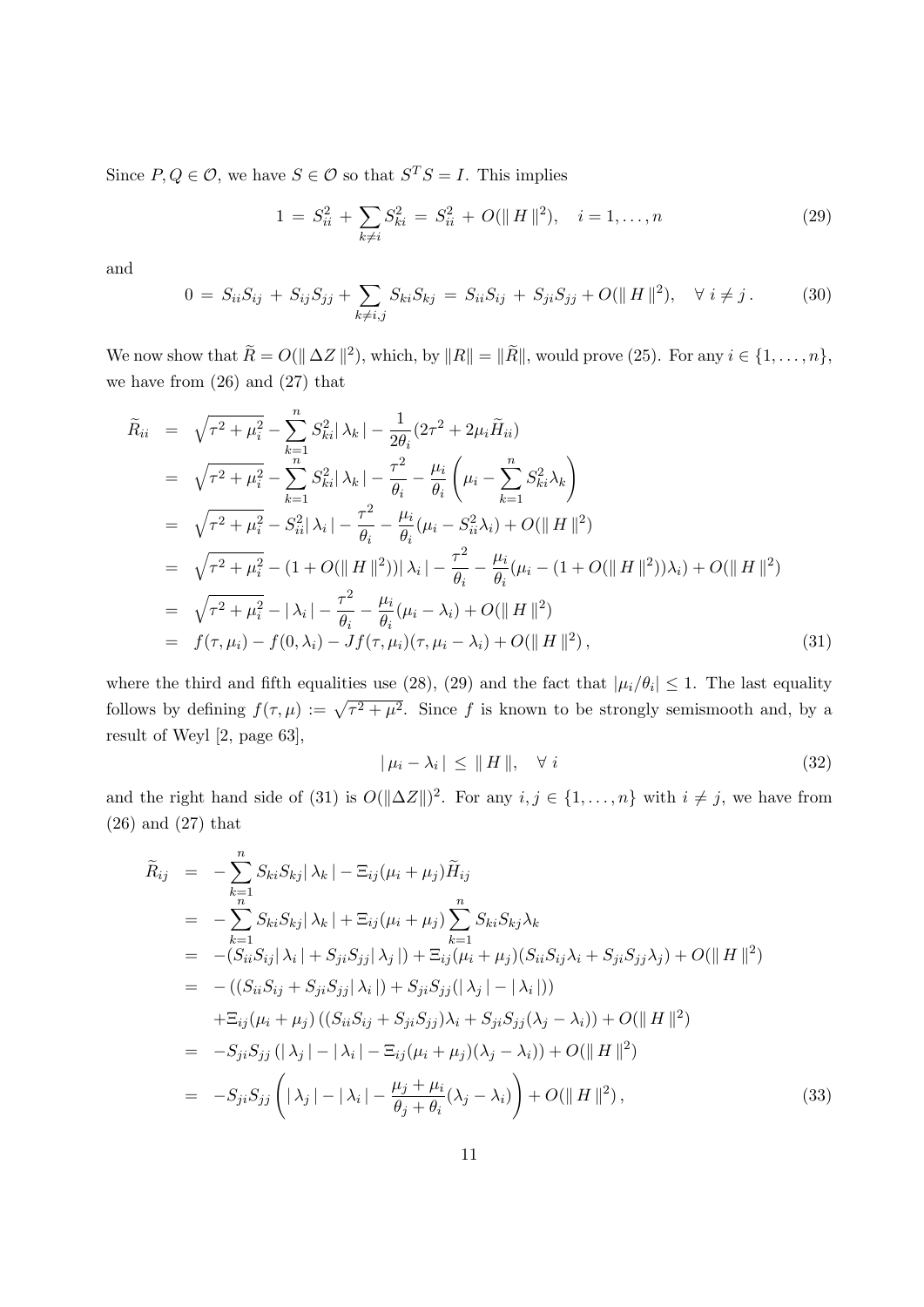where the third and fifth equalities use (28), (30) and  $\Xi_{ij}|\mu_i + \mu_j| \leq 1$ . We have

$$
|\lambda_j| - |\lambda_i| - \frac{\mu_j + \mu_i}{\theta_j + \theta_i} (\lambda_j - \lambda_i)
$$
  
=  $|\lambda_j| - |\lambda_i| - \frac{\mu_j + \mu_i}{\theta_j + \theta_i} (\mu_j - \mu_i) - \frac{\mu_j + \mu_i}{\theta_j + \theta_i} (\lambda_j - \mu_j + \mu_i - \lambda_i)$   
=  $|\lambda_j| - |\lambda_i| - \frac{(\tau^2 + \mu_j^2) - (\tau^2 + \mu_i^2)}{\sqrt{\tau^2 + \mu_j^2} + \sqrt{\tau^2 + \mu_i^2}} - \frac{\mu_j + \mu_i}{\theta_j + \theta_i} (\lambda_j - \mu_j + \mu_i - \lambda_i)$   
=  $|\lambda_j| - |\lambda_i| - \left(\sqrt{\tau^2 + \mu_j^2} - \sqrt{\tau^2 + \mu_i^2}\right) - \frac{\mu_j + \mu_i}{\theta_j + \theta_i} (\lambda_j - \mu_j + \mu_i - \lambda_i).$  (34)

Since  $|\mu_j + \mu_i|/(\theta_j + \theta_i) \le 1$  and  $||\lambda_k| - \sqrt{\tau^2 + \mu_k^2} = ||(0, \lambda_k)|| - ||(\tau, \mu_k)|| || \le ||(0, \lambda_k) - (\tau, \mu_k)|| \le$  $|\tau| + |\lambda_k - \mu_k|$  for  $k \in \{i, j\}$ , we see from (32) that the right hand side of (34) is  $O(|\tau| + ||H||)$ . This, together with (28), implies the right hand side of (33) is  $O(||H||(|\tau| + ||H||))$ . The proof is  $\Box$ completed.  $\Box$ 

According to Theorem 2.2 and Lemmas 2.3 and 2.4, we obtain the following main result of this section.

**Theorem 2.5** The squared smoothing matrix function  $\Phi$  is strongly semismooth at  $(0, X) \in \mathbb{R} \times \mathcal{S}$ .

The theorem above provides a basis for quadratic convergence of the squared smoothing Newton method for the SDCP, which is to be discussed in Section 5.

## 3 Properties of the B-subdifferential of Φ

In this section, we shall discuss some properties of the B-subdifferential of the squared smoothing function  $\Phi$  at  $(0, X) \in \mathbb{R} \times S$ . These properties play a key role in the proof of nonsingularity of the Jacobians arising from the SDP and the SDCP. Assume that  $X$  has the eigen-decomposition as in (12), i.e.,

$$
X \,=\, P\Lambda P^T\,,
$$

where P is an orthogonal matrix and  $\Lambda$  is the diagonal matrix of eigenvalues of X and has the form

$$
\Lambda = \left[ \begin{array}{ccc} \Lambda_{\alpha} & 0 & 0 \\ 0 & \Lambda_{\gamma} & 0 \\ 0 & 0 & 0 \end{array} \right].
$$

Partition the orthogonal matrix P according to

$$
P = [W_{\alpha} W_{\gamma} W_{\beta}],
$$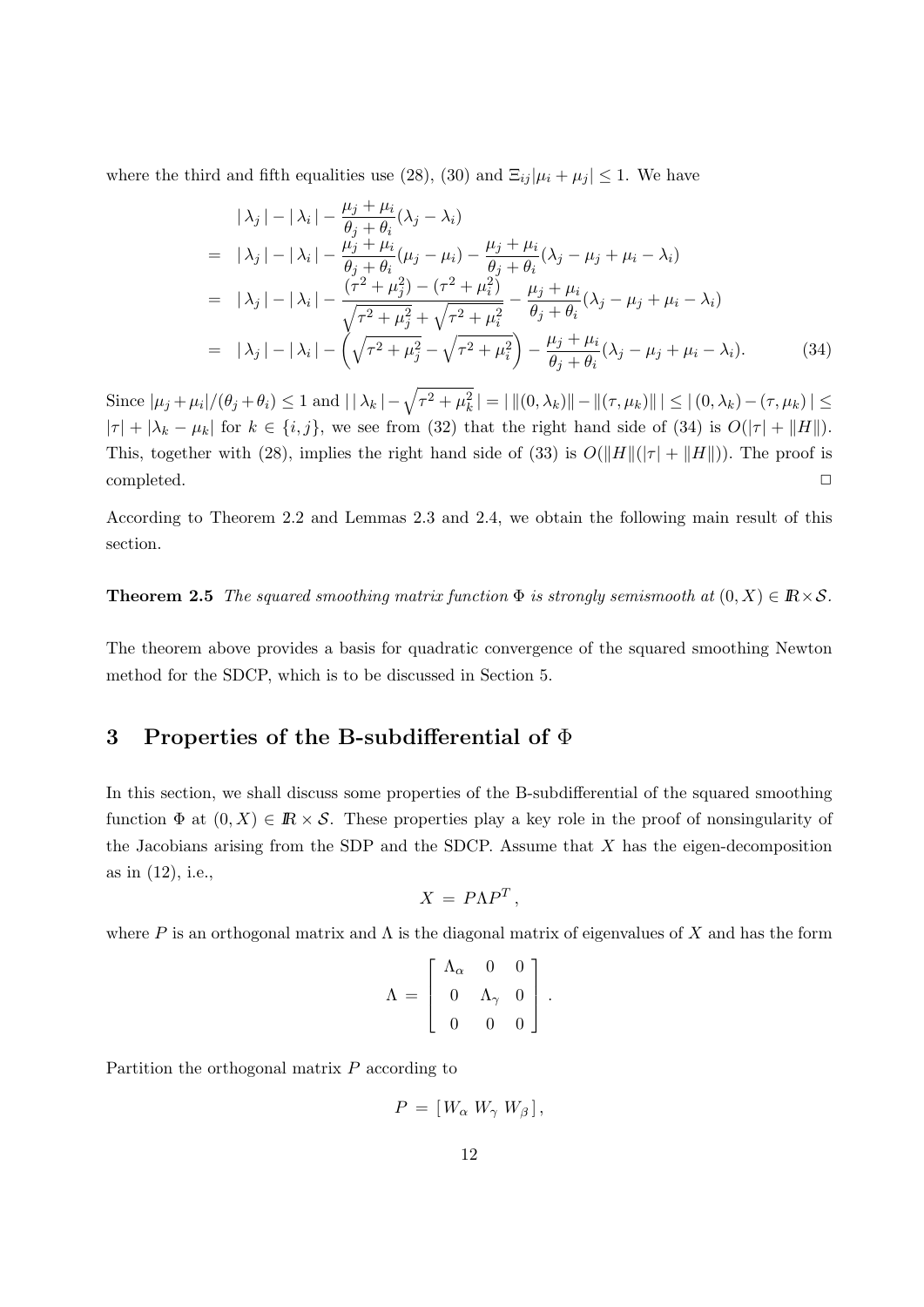with  $W_{\alpha} \in \mathbb{R}^{n \times |\alpha|}, W_{\gamma} \in \mathbb{R}^{n \times |\gamma|}$  and  $W_{\beta} \in \mathbb{R}^{n \times |\beta|}$ .

Recall that the critical cone of  $S_+ := \{ X \succeq 0 : X \in S \}$  at  $X \in S$  is defined as:

$$
\mathcal{C}(X; \mathcal{S}_+) := \mathcal{T}(X_+; \mathcal{S}_+) \cap (X_+ - X)^\perp,
$$

where  $\mathcal{T}(X_+;\mathcal{S}_+)$  is the tangent cone of  $\mathcal{S}_+$  at  $X_+$  and  $(X_+ - X)^{\perp}$  is the subset of matrices in  $\mathcal{S}_$ that are orthogonal to  $(X_{+}-X)$  under the matrix Frobenius inner product. The critical cone can be completely described [3, 9] by

$$
\mathcal{C}(X; \mathcal{S}_+) = \{ Y \in \mathcal{S} : W_\gamma^T Y W_\gamma = 0, W_\gamma^T Y W_\beta = 0, W_\beta^T Y W_\beta \succeq 0 \}.
$$
 (35)

Consequently, the affine hull of  $\mathcal{C}(X; \mathcal{S}_+)$ , which we denote  $\mathcal{L}(X; \mathcal{S}_+)$ , is the linear subspace

$$
\{Y \in \mathcal{S} : W_\gamma^T Y W_\gamma = 0, W_\gamma^T Y W_\beta = 0\}.
$$

**Proposition 3.1** For any  $(0, H) \in \mathbb{R} \times S$  and  $V \in \partial_B \Phi(0, X)$ , it holds that

$$
V(0, H) = P(\Omega \circ P^T H P) P^T,
$$
\n(36)

$$
H + V(0, H) \in \mathcal{L}(X; \mathcal{S}_+) \tag{37}
$$

and

$$
[H - V(0, H)] \bullet [H + V(0, H)] \ge 0, \tag{38}
$$

where ∘ denotes the Hadamard product and the matrix  $\Omega \in \mathcal{S}$  has entries

$$
\omega_{ij} = \begin{cases} t \in [-1, 1] & \text{if } (i, j) \in (\beta, \beta) \\ \frac{\lambda_i + \lambda_j}{|\lambda_i| + |\lambda_j|} & \text{otherwise.} \end{cases}
$$

**Proof.** Let  $V \in \partial_B \Phi(0, X)$ . By Lemma 2.3 and the definition of the elements in  $\partial_B \Phi(0, X)$ , it follows that there exists a sequence  $\{(\varepsilon^k, X^k)\}\)$  converging to  $(0, X)$  with  $(\varepsilon^k)^2 I + (X^k)^2$  being nonsingular such that

$$
V(0, H) = \lim_{k \to \infty} J\Phi(\varepsilon^k, X^k)(0, H) = \lim_{k \to \infty} L_{C^k}^{-1}(L_{X^k}(H)),
$$

where  $C^k := \Phi(\varepsilon^k, X^k)$ . Let  $X^k = P^k \Lambda^k (P^k)^T$  be the orthogonal decomposition of  $X^k$ , where  $\Lambda^k$ is the diagonal matrix of eigenvalues of  $X^k$  and  $P^k$  is a corresponding orthogonal matrix. Without loss of generality, by taking subsequences if necessary, we may assume that  $\{P^k\}$  is a convergent sequence with limit  $P = \lim_{k \to \infty} P^k$  and  $\Lambda = \lim_{k \to \infty} \Lambda^k$  (clearly  $X = P\Lambda P^T$ ). Then,

$$
\lim_{k\to\infty}\Lambda^k_{\beta}\,=\,0\,.
$$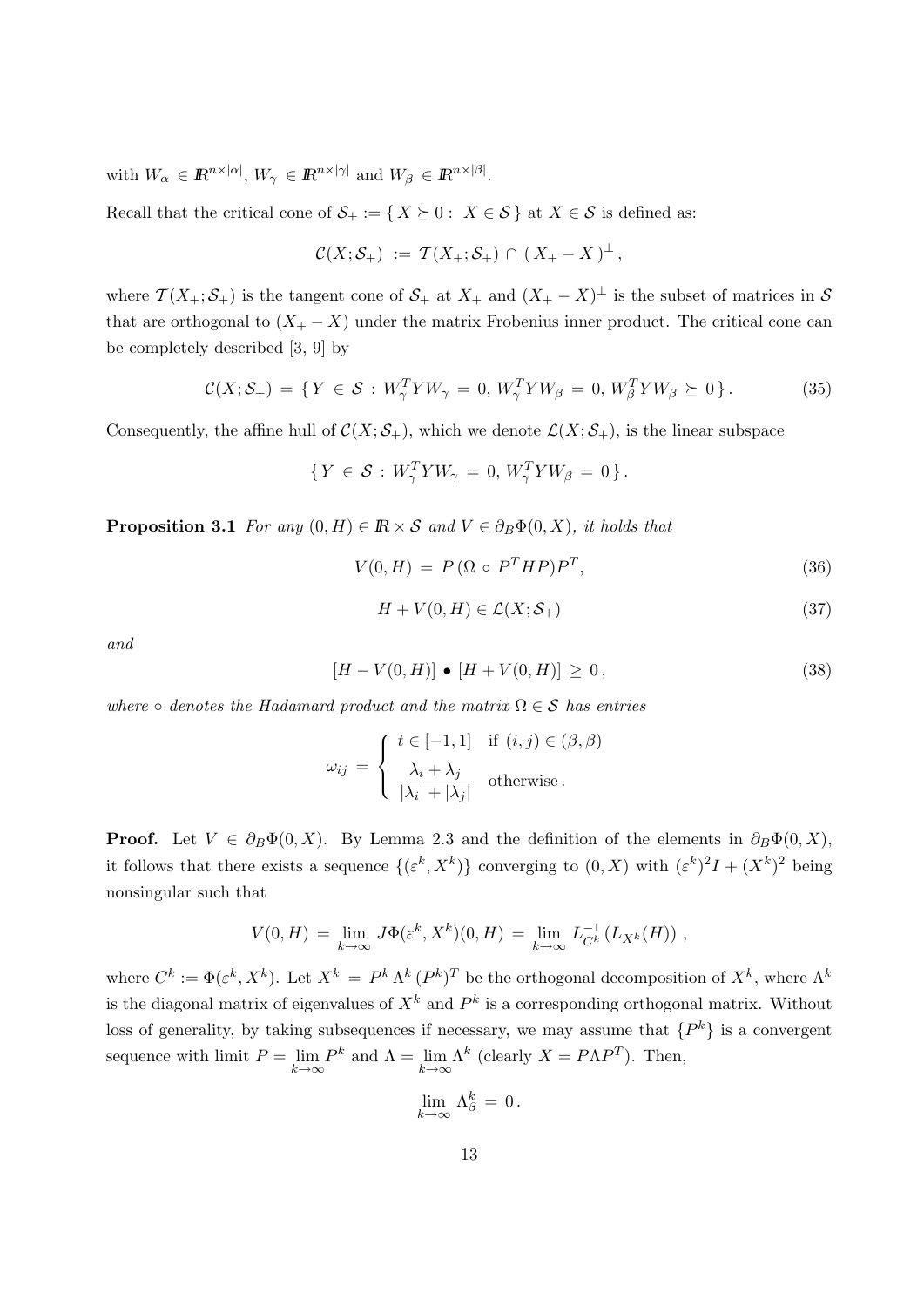For any  $H \in \mathcal{S}$  with  $\widetilde{H}^k := (P^k)^T H P^k$ , we have

$$
L_{C^k}\left(J\Phi(\varepsilon^k,X^k)(0,H)\right) \,=\, L_{X^k}(H)\,,
$$

i.e.,

$$
\left( (\varepsilon^k)^2 I + (\Lambda^k)^2 \right)^{1/2} \tilde{U}^k + \tilde{U}^k \left( (\varepsilon^k)^2 I + (\Lambda^k)^2 \right)^{1/2} = \Lambda^k \tilde{H}^k + \tilde{H}^k \Lambda^k,
$$

where  $\tilde{U}^k := (P^k)^T \left[ J \Phi(\varepsilon^k, X^k) (0, H) \right] P^k$ . By denoting  $\tilde{C}^k := (\varepsilon^k)^2 I + (\Lambda^k)^2 I^{1/2}$ , we have

$$
\begin{bmatrix}\n\tilde{C}_{\alpha\alpha}^{k}\tilde{U}_{\alpha\alpha}^{k} + \tilde{U}_{\alpha\alpha}^{k}\tilde{C}_{\alpha\alpha}^{k} & \tilde{C}_{\alpha\alpha}^{k}\tilde{U}_{\alpha\gamma}^{k} + \tilde{U}_{\alpha\gamma}^{k}\tilde{C}_{\gamma\gamma}^{k} & \tilde{C}_{\alpha\alpha}^{k}\tilde{U}_{\alpha\beta}^{k} + \tilde{U}_{\alpha\beta}^{k}\tilde{C}_{\beta\beta}^{k} \\
\tilde{C}_{\gamma\gamma}^{k}\tilde{U}_{\gamma\alpha}^{k} + \tilde{U}_{\gamma\alpha}^{k}\tilde{C}_{\alpha\alpha}^{k} & \tilde{C}_{\gamma\gamma}^{k}\tilde{U}_{\gamma\gamma}^{k} + \tilde{U}_{\gamma\gamma}^{k}\tilde{C}_{\gamma\gamma}^{k} & \tilde{C}_{\gamma\gamma}^{k}\tilde{U}_{\gamma\beta}^{k} + \tilde{U}_{\gamma\beta}^{k}\tilde{C}_{\beta\beta}^{k} \\
\tilde{C}_{\beta\beta}^{k}\tilde{U}_{\beta\alpha}^{k} + \tilde{U}_{\beta\alpha}^{k}\tilde{C}_{\alpha\alpha}^{k} & \tilde{C}_{\beta\beta}^{k}\tilde{U}_{\beta\gamma}^{k} + \tilde{U}_{\beta\gamma}^{k}\tilde{C}_{\gamma\gamma}^{k} & \tilde{C}_{\beta\beta}^{k}\tilde{U}_{\beta\beta}^{k} + \tilde{U}_{\beta\beta}^{k}\tilde{C}_{\beta\beta}^{k} \\
\end{bmatrix}
$$
\n
$$
= \begin{bmatrix}\n\Lambda_{\alpha}^{k}\tilde{H}_{\alpha\alpha}^{k} + \tilde{H}_{\alpha\alpha}^{k}\Lambda_{\alpha}^{k} & \Lambda_{\alpha}^{k}\tilde{H}_{\alpha\gamma}^{k} + \tilde{H}_{\alpha\gamma}^{k}\Lambda_{\beta}^{k} & \Lambda_{\alpha}^{k}\tilde{H}_{\alpha\beta}^{k} + \tilde{H}_{\alpha\beta}^{k}\Lambda_{\gamma}^{k} \\
\Lambda_{\gamma}^{k}\tilde{H}_{\gamma\alpha}^{k} + \tilde{H}_{\gamma\alpha}^{k}\Lambda_{\alpha}^{k} & \Lambda_{\gamma}^{k}\tilde{H}_{\beta\gamma}^{k} + \tilde{H}_{\gamma\gamma}^{k}\Lambda_{\gamma}
$$

.

.

For each k, define the matrix  $\Omega^k \in \mathcal{S}$  with entries

$$
\omega_{ij}^k = \left(\sqrt{(\varepsilon^k)^2 + (\lambda_i^k)^2} + \sqrt{(\varepsilon^k)^2 + (\lambda_j^k)^2}\right)^{-1} (\lambda_i^k + \lambda_j^k), \quad i, j = 1, \dots, n.
$$

Since  $\{\Omega^k\}$  is bounded, by taking a subsequence if necessary, we assume that  $\{\Omega^k\}$  is a convergent sequence and

$$
\lim_{k \to \infty} \Omega^k = \Omega.
$$

Hence, it follows that

$$
\lim_{k \to \infty} \tilde{U}^k = \lim_{k \to \infty} \Omega^k \circ \tilde{H}^k = \Omega \circ \tilde{H},
$$

which, proves (36). Hence,

$$
P^{T}V(0,H)P = \begin{bmatrix} \tilde{H}_{\alpha\alpha} & \Omega_{\alpha\gamma} \circ \tilde{H}_{\alpha\gamma} & \tilde{H}_{\alpha\beta} \\ \tilde{H}_{\alpha\gamma}^{T} \circ \Omega_{\alpha\gamma}^{T} & -\tilde{H}_{\gamma\gamma} & -\tilde{H}_{\gamma\beta} \\ \tilde{H}_{\alpha\beta}^{T} & -\tilde{H}_{\gamma\beta}^{T} & \Omega_{\beta\beta} \circ \tilde{H}_{\beta\beta} \end{bmatrix}
$$

Let  $\mathbf{E} \in \mathcal{S}$  be the matrix whose entries are all ones. Thus,

$$
P^{T}[H + V(0, H)]P = \begin{bmatrix} 2\tilde{H}_{\alpha\alpha} & (\Omega_{\alpha\gamma} + \mathbf{E}_{\alpha\gamma}) \circ \tilde{H}_{\alpha\gamma} & 2\tilde{H}_{\alpha\beta} \\ \tilde{H}_{\alpha\gamma}^{T} \circ (\Omega_{\alpha\gamma} + \mathbf{E}_{\alpha\gamma})^{T} & 0 & 0 \\ 2\tilde{H}_{\alpha\beta}^{T} & 0 & (\Omega_{\beta\beta} + \mathbf{E}_{\beta\beta}) \circ \tilde{H}_{\beta\beta} \end{bmatrix}
$$
(39)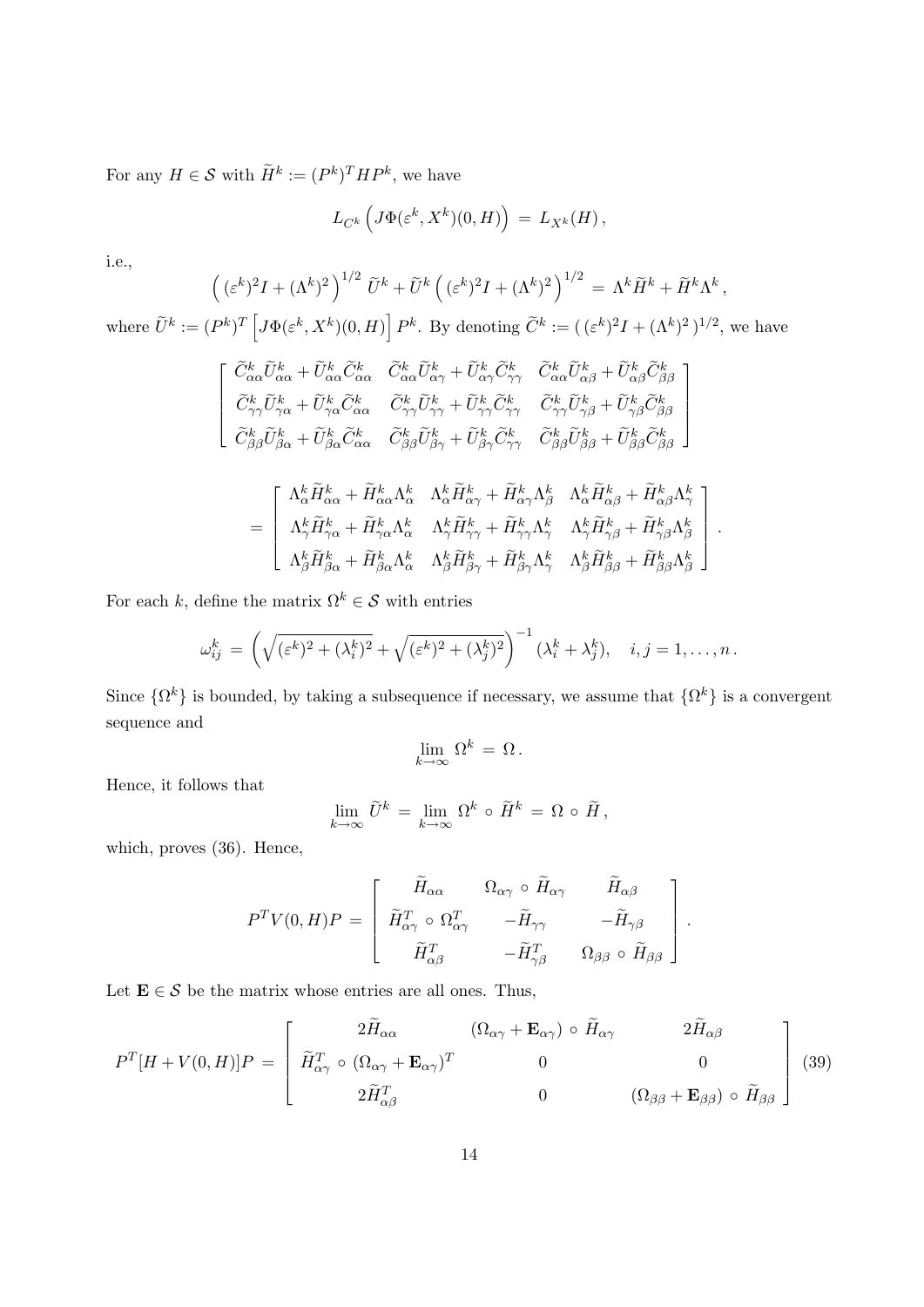and

$$
P^{T}[H - V(0, H)]P = \begin{bmatrix} 0 & (\mathbf{E}_{\alpha\gamma} - \Omega_{\alpha\gamma}) \circ \widetilde{H}_{\alpha\gamma} & 0 \\ \widetilde{H}_{\alpha\gamma}^{T} \circ (\mathbf{E}_{\alpha\gamma} - \Omega_{\alpha\gamma})^{T} & 2\widetilde{H}_{\gamma\gamma} & 2\widetilde{H}_{\gamma\beta} \\ 0 & 2\widetilde{H}_{\gamma\beta}^{T} & (\mathbf{E}_{\beta\beta} - \Omega_{\beta\beta}) \circ \widetilde{H}_{\beta\beta} \end{bmatrix} .
$$
\n(40)

Hence, from (39), we get

$$
W_{\gamma}^{T}[H + V(0, H)]W_{\gamma} = 0
$$
 and  $W_{\gamma}^{T}[H + V(0, H)]W_{\beta} = 0$ ,

which, proves (37).

By noting the fact that  $\omega_{ij} \in [-1, 1]$  for all  $i, j = 1, \ldots, n$ , from (39) and (40), we obtain

$$
[H - V(0, H)] \bullet [H + V(0, H)]
$$
  
= 
$$
(PT[H - V(0, H)]P) \bullet (PT[H + V(0, H)]P)
$$
  
= 
$$
\sum_{i \in \alpha, j \in \gamma} 2(1 - \omega_{ij})(1 + \omega_{ij})\widetilde{H}_{ij}^2 + \sum_{i \in \beta, j \in \beta} (1 - \omega_{ij})(1 + \omega_{ij})\widetilde{H}_{ij}^2
$$
  

$$
\geq 0,
$$

which, proves  $(38)$ . This completes the proof.  $\Box$ 

## 4 The squared smoothing Newton method

Let  $\Psi : \mathcal{S}(n_1,\ldots,n_m) \to \mathcal{S}(n_1,\ldots,n_m)$  be locally Lipschitz continuous. Let  $G : \mathbb{R} \times \mathcal{S}(n_1,\ldots,n_m) \to$  $\mathcal{S}(n_1,\ldots,n_m)$  be an approximate function of  $\Psi$  such that G is continuously differentiable around  $(\varepsilon, X) \in \mathbb{R} \times \mathcal{S}(n_1, \ldots, n_m)$  unless  $\varepsilon = 0$  and

$$
\lim_{(\varepsilon,Y)\to(0,X)} G(\varepsilon,Y) = \Psi(X).
$$

The existence of such a G was proved in [29] for vector valued functions. It can be easily extended to matrix valued functions by making use of the isometry between  $\mathbb{R}^n$  and  $\mathcal{S}(n_1,\ldots,n_m)$ . For the SDP and the SDCP, there are many choices for  $G$ . In particular, a computationally efficient form for the SDCP is

$$
G(\varepsilon, X) := X - [X - F(X) + \Phi(\varepsilon, X - F(X))]/2.
$$
\n(41)

The squared smoothing Newton method, in particular, solves the auxiliary equation

$$
E(\varepsilon, X) := \begin{bmatrix} \varepsilon \\ G(\varepsilon, X) \end{bmatrix} = 0
$$
\n(42)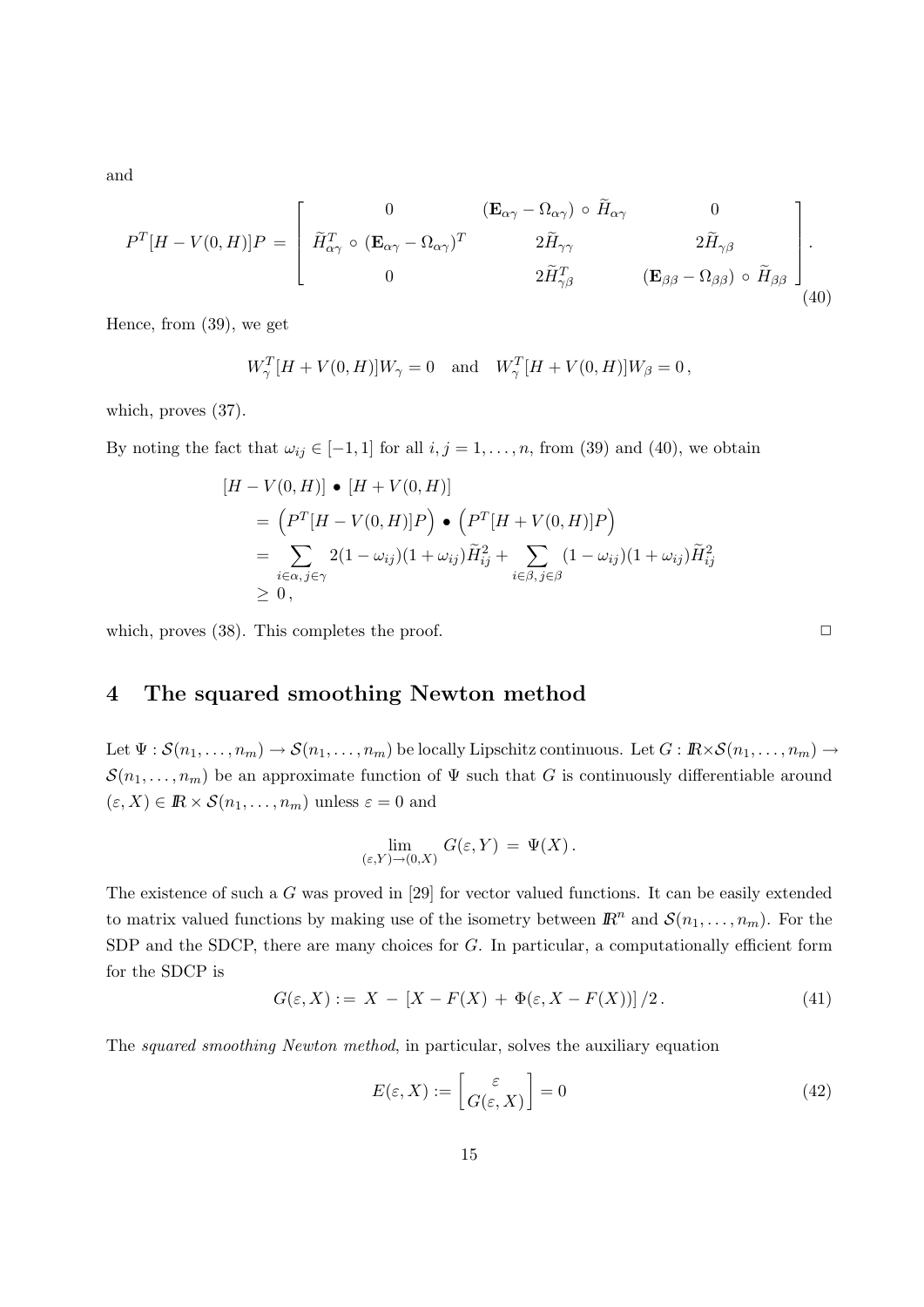and uses the merit function  $\phi(Z) := \varepsilon^2 + ||G(Z)||^2$  for the line search, where  $Z := (\varepsilon, X)$ . Let  $\bar{\varepsilon} \in \mathbb{R}_{++}$  and  $\eta \in (0,1)$  be such that  $\eta \bar{\varepsilon} < 1$ . Define an auxiliary point  $\bar{Z}$  by

$$
\bar{Z} := (\bar{\varepsilon}, 0) \in \mathbb{R} \times \mathcal{S}(n_1, \dots, n_m)
$$

and  $\theta$  :  $\mathbb{R} \times \mathcal{S}(n_1, \ldots, n_m) \mapsto \mathbb{R}_+$  by

$$
\theta(Z):=\,\eta\min\{1,\phi(Z)\}\,.
$$

Let

$$
\mathcal{N} := \{ Z = (\varepsilon, X) \in \mathbb{R} \times \mathcal{S}(n_1, \dots, n_m) : \varepsilon \geq \theta(Z)\overline{\varepsilon} \}.
$$

#### Algorithm 4.1

- **Step 0.** Select constants  $\delta \in (0,1)$  and  $\sigma \in (0,1/2)$ . Let  $\varepsilon^0 := \overline{\varepsilon}$ ,  $X^0 \in \mathcal{S}(n_1,\ldots,n_m)$  be an arbitrary point and  $k := 0$ .
- **Step 1.** If  $E(Z^k) = 0$ , then stop. Otherwise, let  $\theta_k := \theta(Z^k)$ .
- **Step 2.** Compute  $\Delta Z^k := (\Delta \varepsilon^k, \Delta X^k) \in \mathbb{R} \times \mathcal{S}(n_1, \ldots, n_m)$  by  $E(Z^{k}) + JE(Z^{k})(\Delta Z^{k}) = \theta_{k}\bar{Z}.$  (43)

**Step 3.** Let  $l_k$  be the smallest nonnegative integer l satisfying

$$
\phi(Z^k + \delta^l \Delta Z^k) \le [1 - 2\sigma(1 - \eta \bar{\varepsilon})\delta^l] \phi(Z^k). \tag{44}
$$

Define  $Z^{k+1} := Z^k + \delta^{l_k} \Delta Z^k$ .

Step 4. Replace k by  $k + 1$  and go to Step 1.

Theorem 4.2 Assume that

- (i) for every  $k \geq 0$ , if  $\varepsilon^k \in \mathbb{R}_{++}$  and  $Z^k \in \mathcal{N}$ , then  $JE(Z^k)$  is nonsingular; and
- (ii) for any accumulation point  $Z^* = (\varepsilon^*, X^*)$  of  $\{Z^k\}$  if  $\varepsilon^* > 0$  and  $Z^* \in \mathcal{N}$ , then  $JE(Z^*)$  is nonsingular.

Then an infinite sequence  $\{Z^k\}$  is generated by Algorithm 4.1 and each accumulation point  $Z^*$  of  $\{Z^k\}$  is a solution of  $E(Z) = 0$ . Moreover, if E is strongly semismooth at  $Z^*$  and if all  $V \in \partial_B E(Z^*)$ are nonsingular, then the whole sequence  $\{Z^k\}$  converges to  $Z^*$ ,

$$
||Z^{k+1} - Z^*|| = O(||Z^k - Z^*||^2)
$$
\n(45)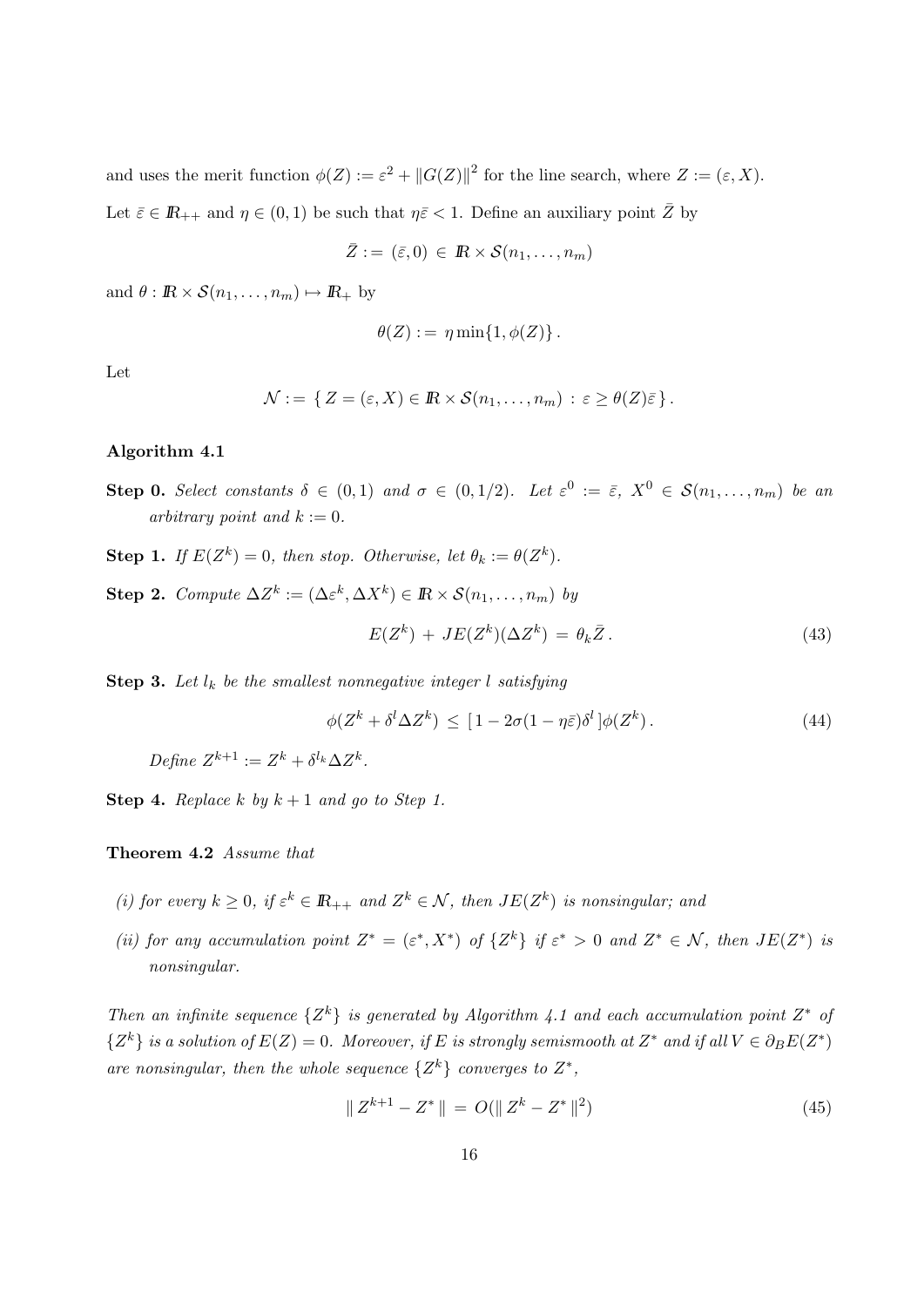$$
\varepsilon^{k+1} = O((\varepsilon^k)^2). \tag{46}
$$

The vector version of the above convergence result is proved in [25], where the smoothing parameter is a vector rather than a scalar. However, the proof was independent of the dimension of the parameter vector. Therefore, with a slight revision if necessary, its matrix version can be established similarly. For brevity we omit the proof.

The key conditions for quadratic convergence of Algorithm 4.1 are: (a) the strong semismoothness of the smoothing function E and (b) the nonsingularity of all  $V \in \partial_B E(Z^*)$  (in [25],  $\partial E(Z^*)$ , rather than  $\partial_B E(Z^*)$ , was used. However, it is easy to check the convergence properties are still valid if we replace  $\partial E(Z^*)$  by  $\partial_B E(Z^*)$  in the analysis). In the subsequent sections we will provide sufficient conditions for (b) to hold in the cases of SDP and SDCP where (a) is naturally implied by the strong semismoothness of Φ.

## 5 Application to the SDP

In this section we shall show how to use Algorithm 4.1 to solve (4), which constitutes the optimality conditions of the semidefinite programming. For this purpose, we assume that  $\{A_i\}_{i=1}^m$  are linearly independent, i.e., any  $\alpha \in \mathbb{R}^m$  satisfying  $\sum_{i=1}^m \alpha_i A_i = 0$  implies  $\alpha_i = 0, i = 1, \ldots, m$ .

Define  $A: \mathcal{S} \to \mathbb{R}^m$  as follows

$$
\mathcal{A}(X) := \left[ \begin{array}{c} A_1 \bullet X \\ \vdots \\ A_m \bullet X \end{array} \right], \quad X \in \mathcal{S}.
$$

Then solving (4) is equivalent to finding a solution to

$$
\Psi(X, y, S) := \begin{bmatrix} \mathcal{A}(X) - b \\ \sum_{i=1}^{m} y_i A_i + S - C \\ X - [X - S]_+ \end{bmatrix} = 0, \quad (X, y, S) \in \mathcal{S} \times \mathbb{R}^m \times \mathcal{S}.
$$
 (47)

Define  $G: \mathbb{R} \times \mathcal{S} \times \mathbb{R}^m \times \mathcal{S} \to \mathbb{R}^m \times \mathcal{S} \times \mathcal{S}$  as follows

$$
G(\varepsilon, X, y, S) := \left[ \begin{array}{c} \mathcal{A}(X) - b \\ \sum_{i=1}^{m} y_i A_i + S - C \\ X - [X - S + \Phi(\varepsilon, X - S)] / 2 \end{array} \right].
$$
 (48)

and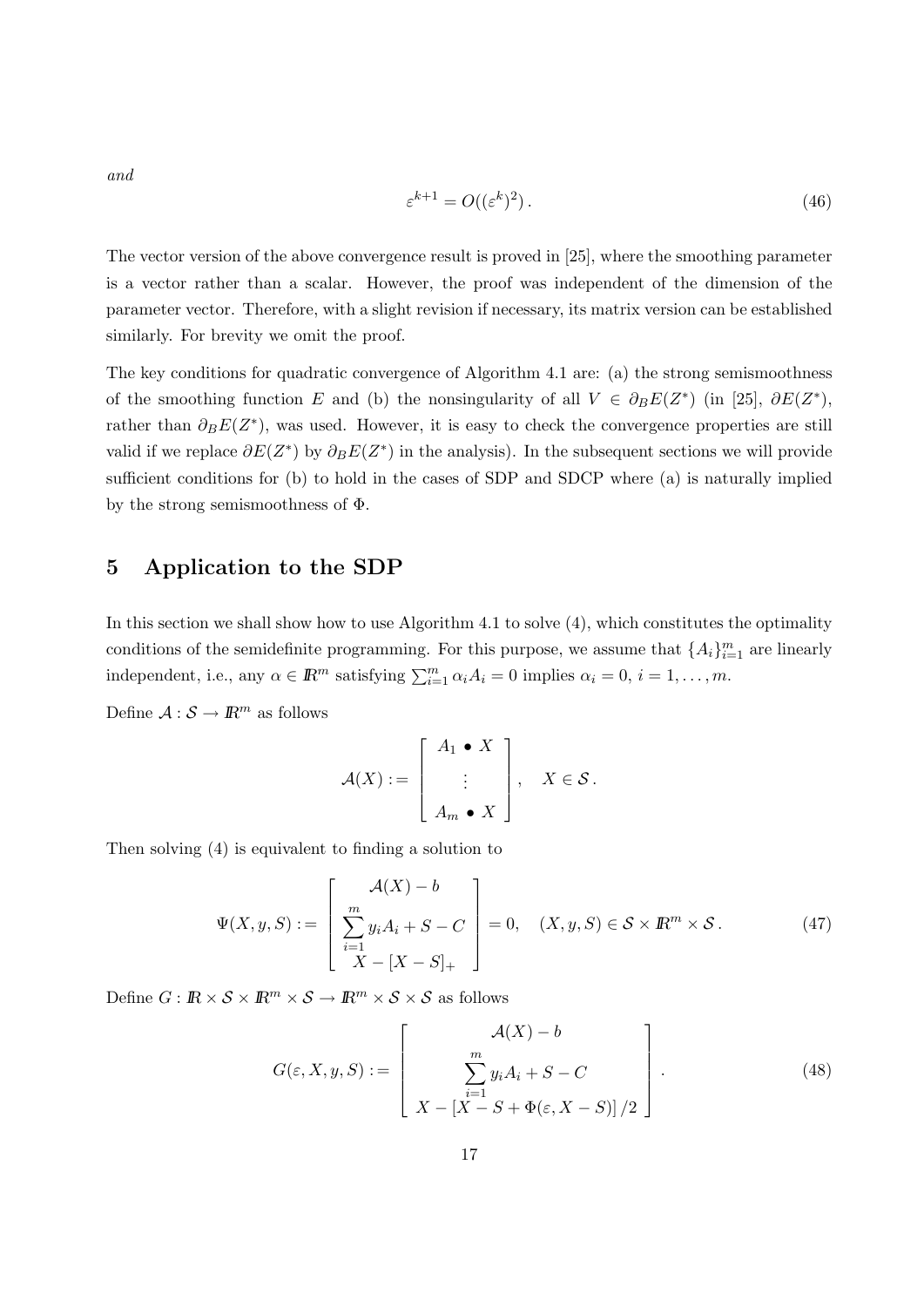Then G is continuously differentiable around  $(\varepsilon, X, y, S)$  with  $\varepsilon \neq 0$ . Let

$$
E(\varepsilon, X, y, S) := \begin{bmatrix} \varepsilon \\ G(\varepsilon, X, y, S) \end{bmatrix} . \tag{49}
$$

Hence, finding a solution of  $\Psi(X, y, S) = 0$  is equivalent to finding a solution of  $E(\varepsilon, X, y, S) = 0$ .

Similar smoothing functions for the SDP are first used in [6] and very recently in [15]. Based on these smoothing functions, smoothing Newton methods are also designed in [6, 15]. The major differences between our method and those in [6, 15] in the context of SDP are: (i) our algorithm needs to solve only one linear system per iteration while the methods in [6, 15] need to solve two; (ii) quadratic convergence has been established for our algorithm while only superlinear convergence has been established for methods in [6, 15]; and (iii) numerical results are reported in [6, 15] while our paper is focused on theoretical analysis.

The next result shows that  $JE(\varepsilon, X, Y, S)$  is nonsingular at  $(\varepsilon, X, y, S) \in \mathbb{R} \times S \times \mathbb{R}^m \times S$  with  $\varepsilon \neq 0$ . Similar proofs can be found in [32, 6, 15].

**Proposition 5.1** For any  $(\varepsilon, X, y, S) \in \mathbb{R} \times S \times \mathbb{R}^m \times S$  with  $\varepsilon \neq 0$ ,  $JE(\varepsilon, X, Y, S)$  is nonsingular.

**Proof.** By Lemma 2.3, we know that  $JE(\varepsilon, X, Y, S)$  exists. Suppose that there exists  $(\tau, H, z, T) \in$  $I\!\!R\times\mathcal{S}\times I\!\!R^m\times\mathcal{S}$  such that

$$
JE(\varepsilon, X, Y, S)(\tau, H, z, T) = 0,
$$

i.e.,

$$
\begin{bmatrix}\n\tau \\
\mathcal{A}(H) \\
\sum_{i=1}^{m} z_i A_i + T \\
H - [H - T + J\Phi(\varepsilon, X - S)(\tau, H - T)]/2\n\end{bmatrix} = 0, \qquad (50)
$$

which, implies that

$$
\tau = 0
$$
 and  $2H - [H - T + J\Phi(\varepsilon, X - S)(0, H - T)] = 0$ .

Hence, by Lemma 2.3,

$$
2H - \left[ H - T + L_{\Phi(\varepsilon, X-S)}^{-1} L_{(X-S)}(H-T) \right] = 0,
$$

which, implies that

$$
L_{\Phi(\varepsilon, X-S)}(H+T) = L_{(X-S)}(H-T),
$$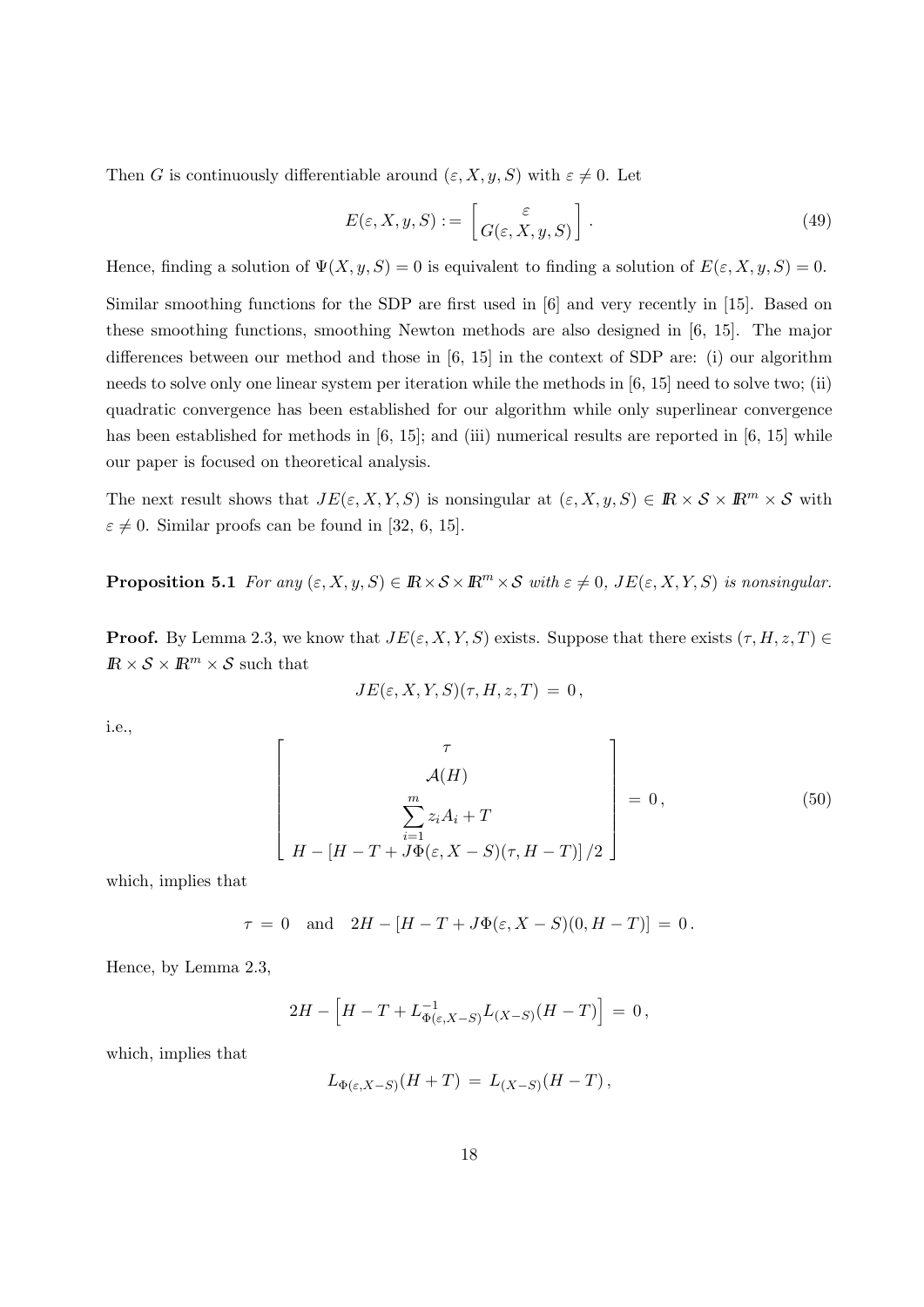i.e.,

$$
\left(\varepsilon^2 I + (X - S)^2\right)^{1/2} (H + T) + (H + T) \left(\varepsilon^2 I + (X - S)^2\right)^{1/2} = (X - S)(H - T) + (H - T)(X - S).
$$

Since  $X - S \in \mathcal{S}$ , there exist an orthogonal matrix P and a diagonal matrix  $\Lambda$  of eigenvalues of  $X - S$  such that

$$
X-S\,=\,P\Lambda P^T\,.
$$

By denoting  $\widetilde{H} := P^T H P$  and  $\widetilde{T} := P^T T P$ , we have

$$
(\varepsilon^2 I + \Lambda^2)^{1/2} (\tilde{H} + \tilde{T}) + (\tilde{H} + \tilde{T}) (\varepsilon^2 I + \Lambda^2)^{1/2} = \Lambda (\tilde{H} - \tilde{T}) + (\tilde{H} - \tilde{T}) \Lambda.
$$

Hence,

$$
\widetilde{H}+\widetilde{T}=\Omega\,\circ\,(\widetilde{H}-\widetilde{T}),
$$

where the matrix  $\Omega \in \mathcal{S}$  has entries

$$
\omega_{ij} = \left(\sqrt{\varepsilon^2 + \lambda_i^2} + \sqrt{\varepsilon^2 + \lambda_j^2}\right)^{-1} (\lambda_i + \lambda_j), \quad i, j = 1, \dots, n.
$$

Thus,

$$
\widetilde{H} = \widetilde{\Omega} \circ \widetilde{T},
$$

where the matrix  $\tilde{\Omega} \in \mathcal{S}$  has entries

$$
\widetilde{\omega}_{ij} = \left(\lambda_i + \lambda_j - \sqrt{\varepsilon^2 + \lambda_i^2} - \sqrt{\varepsilon^2 + \lambda_j^2}\right)^{-1} \left(\lambda_i + \lambda_j + \sqrt{\varepsilon^2 + \lambda_i^2} + \sqrt{\varepsilon^2 + \lambda_j^2}\right),
$$

where  $i, j = 1, \ldots, n$ . From (50), we know that

$$
A_i \bullet H = 0, \ i = 1, ..., m \text{ and } \sum_{i=1}^{m} z_i A_i + T = 0,
$$

which, implies that

$$
T \bullet H = \sum_{i=1}^{m} z_i A_i \bullet H + T \bullet H = \left(\sum_{i=1}^{m} z_i A_i + T\right) \bullet H = 0.
$$

Hence,

$$
0 = T \bullet H = \widetilde{T} \bullet \widetilde{H} = \widetilde{T} \bullet (\widetilde{\Omega} \circ \widetilde{T}),
$$

which, together with the fact that  $\tilde{\omega}_{ij} < 0$  for all i and j, implies that  $\tilde{T} = 0$ . Thus,

$$
\widetilde{H} = \widetilde{\Omega} \bullet \widetilde{T} = 0 \text{ and } T = H = 0.
$$

From the linear independence of  $\{A_i\}_{i=1}^m$  and that fact  $\sum_{i=1}^m z_i A_i + T = 0$ , we can conclude that  $z = 0$ . This shows that  $JE(\varepsilon, X, y, S)$  is nonsingular.

Proposition 5.1 shows that Algorithm 4.1 is well defined when it is applied to the SDP. We state it formally in the following theorem. Its proof is a direct application of Theorem 4.2 and Proposition 5.1.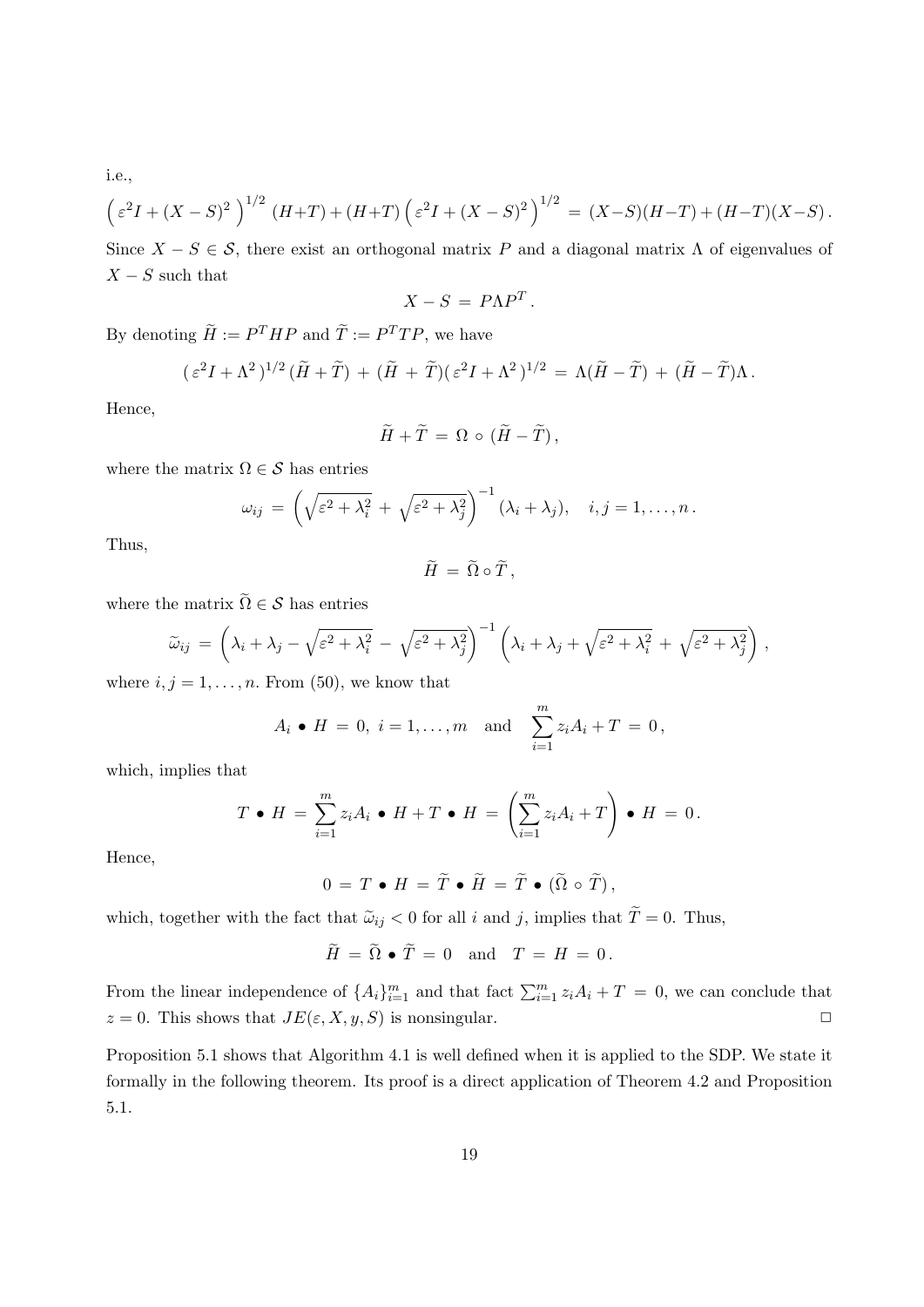**Theorem 5.2** If Algorithm 4.1 is applied to the SDP, then an infinite sequence  $\{Z^k\}$  is generated and each accumulation point  $Z^*$  of  $\{Z^k\}$  is a solution of  $E(Z) = 0$ .

For local convergence analysis of Algorithm 4.1 for the SDP, we need the nonsingularity of  $\partial_B E(Z^*)$ at a solution  $Z^*$  of  $E(Z) = 0$ . Next, we discuss a sufficient condition to guarantee the nonsingularity of  $\partial_B E(Z^*)$  at a strict complementary and nondegenerate solution  $Z^* = (0, X^*, y^*, S^*)$  of  $E(Z) = 0$ , i.e., Z<sup>\*</sup> satisfies the following two conditions: (a)  $X^* + S^* \succ 0$  and (b) for any  $(H, z, T) \in S \times \mathbb{R}^m \times S$ satisfying

$$
\mathcal{A}(H) = 0, \quad \sum_{i=1}^{m} z_i A_i + T = 0 \quad \text{and} \quad X^*T + HS^* = 0,
$$

it holds that  $H = T = 0$ . Condition (a) is called the strict complementarity, under which E is continuously differentiable around  $Z^*$ . Condition (b) was first introduced by Kojima, Shida and Shindoh [16] for local analysis of interior-point methods. Conditions (a) and (b) are also used in non-interior point methods for solving the SDP [6, 15]. See [1] for a discussion on strict complementarity and nondegeneracy cobditions in the SDP.

**Proposition 5.3** Let  $Z^* = (0, X^*, y^*, S^*) \in \mathbb{R} \times S \times \mathbb{R}^m \times S$  be a strict complementary and nondegenerate solution of  $E(Z) = 0$ . Then  $JE(Z^*)$  is nonsingular.

**Proof.** Since  $(X^*, y^*, S^*)$  is a solution to the SDP, we have

$$
X^* \succeq 0, \quad S^* \succeq 0, \quad X^* S^* = S^* X^* = 0,
$$

which, implies that there exists an orthogonal matrix  $P$  such that

$$
X^* = P \Delta P^T \quad \text{and} \quad S^* = P \Sigma P^T,
$$

where  $\Delta = \text{diag}(\delta_1, \ldots, \delta_n)$  and  $\Sigma = \text{diag}(\sigma_1, \ldots, \sigma_n)$  are two positive semidefinite diagonal matrices and  $\delta_i \sigma_i = 0$ ,  $i = 1, \ldots, n$ , where  $\delta_1, \ldots, \delta_n$  and  $\sigma_1, \ldots, \sigma_n$  are eigenvalues of  $X^*$  and S<sup>\*</sup>, respectively. By using the fact that  $X^* + S^* \succ 0$ , we also have

$$
\delta_i + \sigma_i > 0, \quad i = 1, \dots, n \, .
$$

Denote  $\Lambda := \Delta - \Sigma$ . Then,  $\Lambda = \text{diag}(\lambda_1, \ldots, \lambda_n)$  is nonsingular and

$$
X^* - S^* = P \Lambda P^T,
$$

where  $\lambda_i = \delta_i - \sigma_i$ ,  $i = 1, \ldots, n$ .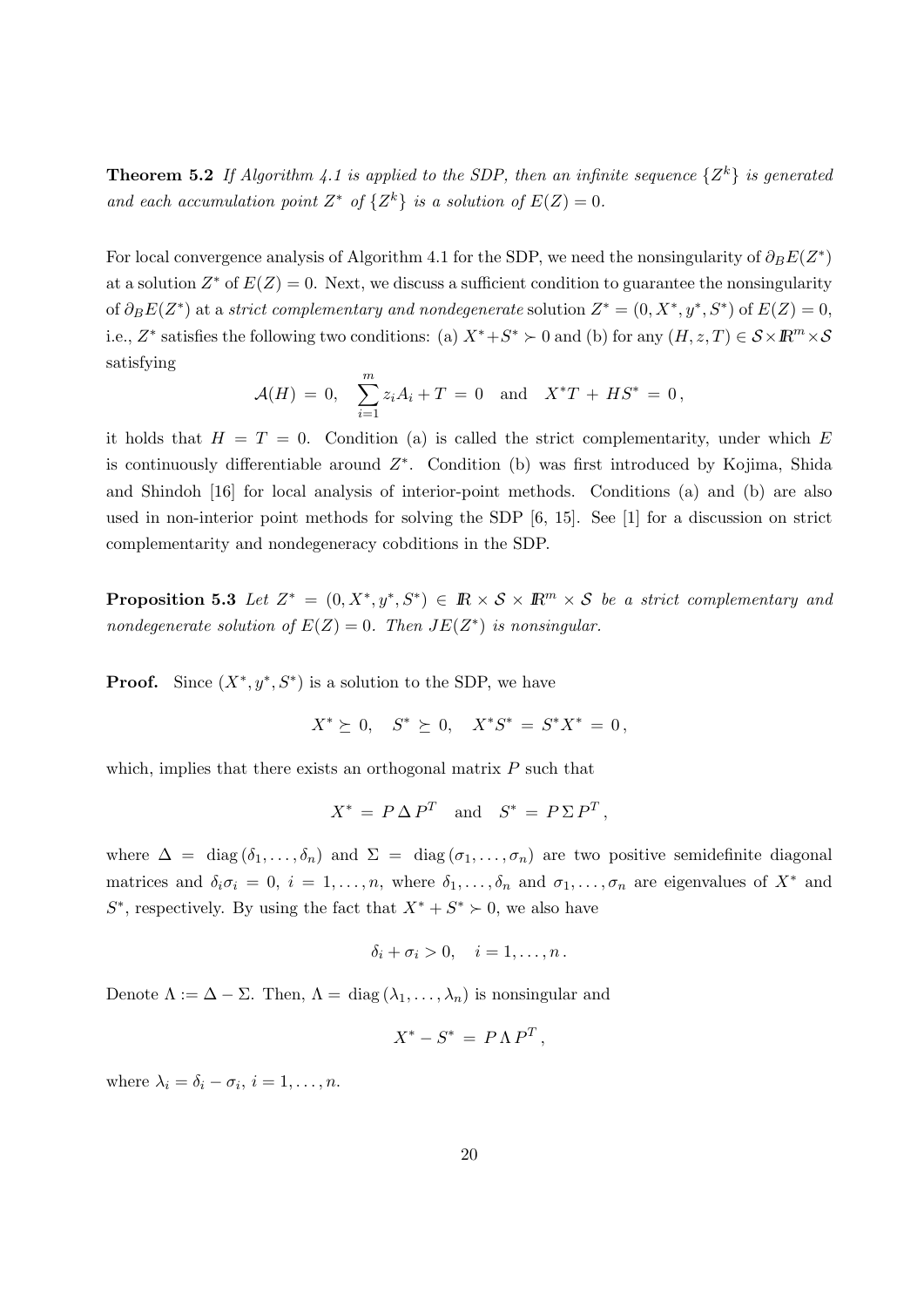Suppose that there exists  $(\tau, H, z, T) \in \mathbb{R} \times S \times \mathbb{R}^m \times S$  such that

$$
JE(0, X^*, y^*, S^*)(\tau, H, z, T) = 0.
$$

We have  $\tau = 0$  and

$$
\left[\begin{array}{c}\n\mathcal{A}(H) \\
\sum_{i=1}^{m} z_i A_i + T \\
H + T - J\Phi(0, X^* - S^*)(0, H - T)\n\end{array}\right] = 0.
$$
\n(51)

In particular, from the third equality of (51), we obtain

$$
P^{T}(H + T)P - P^{T} J\Phi(0, X^{*} - S^{*})(0, H - T) P = 0,
$$

which, together with Proposition 3.1, implies that

$$
\widetilde{H} + \widetilde{T} = P^T J \Phi(0, X^* - S^*)(0, H - T) P = \Omega \circ (\widetilde{H} - \widetilde{T}),
$$

where  $\widetilde{H} := P^T H P$ ,  $\widetilde{T} = P^T T P$  and  $\Omega \in \mathcal{S}$  has entries

$$
\omega_{ij} = \frac{\lambda_i + \lambda_j}{|\lambda_i| + |\lambda_j|}, \quad i, j = 1, \dots, n.
$$

Hence,

$$
(E - \Omega) \circ \tilde{H} + \tilde{T} \circ (E + \Omega) = 0, \qquad (52)
$$

where  $E \in \mathcal{S}$  denotes the matrix whose entries are all ones. Denote two index sets

$$
\alpha := \{\lambda_i : \lambda_i > 0\} \text{ and } \gamma := \{\lambda_i : \lambda_i < 0\}.
$$

By noting the fact that  $\lambda_i = \delta_i$  if  $\lambda_i > 0$  and  $\lambda_i = -\sigma_i$  if  $\lambda_i < 0$  and  $\alpha \cup \gamma = \{1, \ldots, n\}$ , from (52), we have

$$
\widetilde{T}_{ij} = 0 \ \forall (i,j) \in (\alpha, \alpha); \ \widetilde{H}_{ij}\sigma_j + \widetilde{T}_{ij}\delta_i = 0 \ \forall (i,j) \ \in (\alpha, \gamma) \ \text{and} \ \widetilde{H}_{ij} = 0 \ \forall (i,j) \in (\gamma, \gamma).
$$

Thus,

$$
\Delta \widetilde{T} + \widetilde{H} \Sigma = 0 \,,
$$

i.e.,

$$
X^*T + HS^* = 0,
$$

which, together with the first and second equalities of  $(51)$  and the non-degeneracy assumption at Z ∗ , shows that

$$
H = T = 0.
$$

The linear independence of  $\{A_i\}_{i=1}^m$  and that fact that  $T = 0$  imply  $z = 0$ . Hence,  $JE(Z^*)$  is nonsingular.  $\Box$ 

We can now state quadratic convergence of Algorithm 4.1 for solving the SDP, which does not require a proof.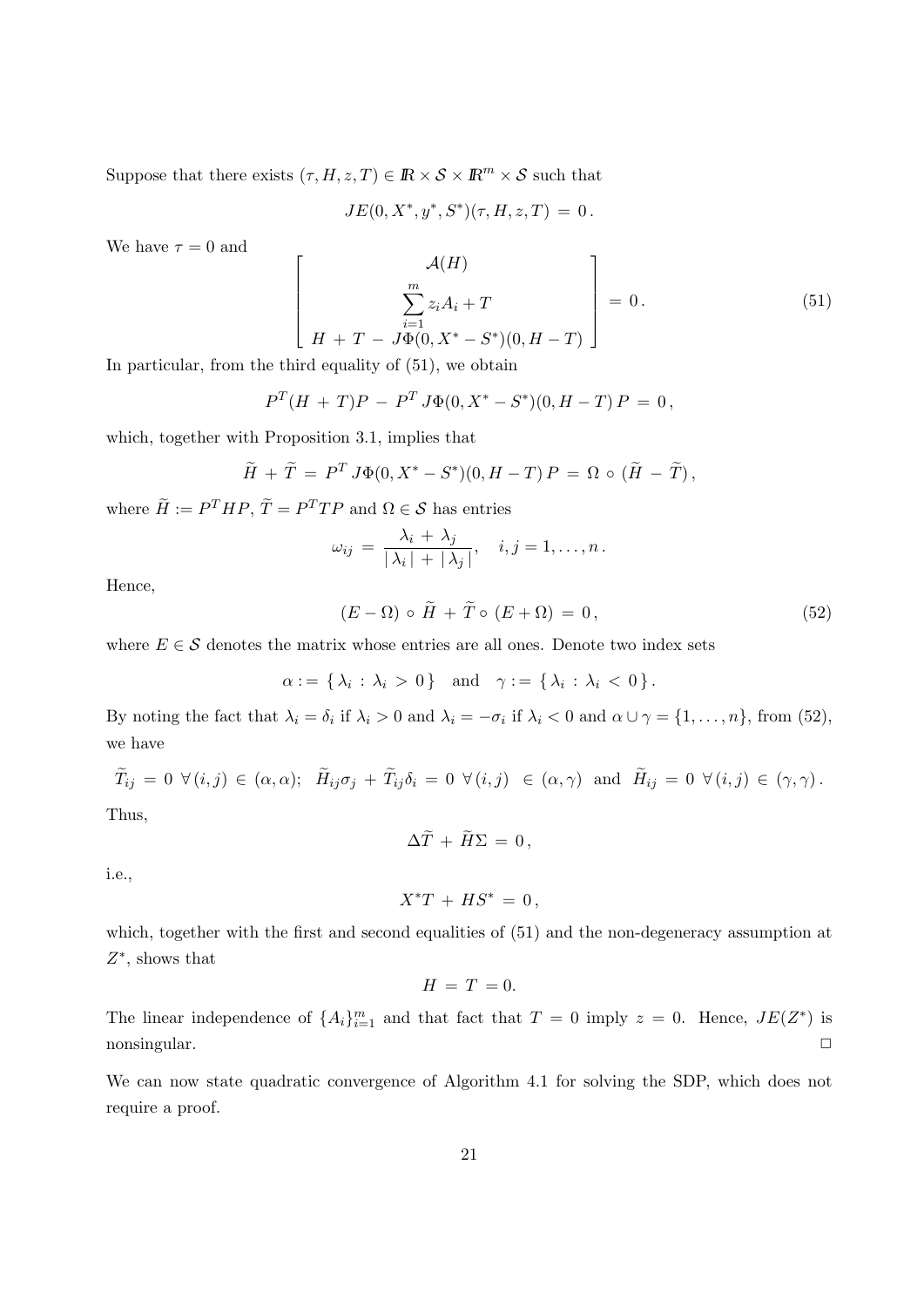**Theorem 5.4** If an accumulation point  $Z^*$  of  $\{Z^k\}$  generated by Algorithm 4.1 for solving the SDP is a strict complementary and nondegenerate solution of  $E(Z) = 0$ , then the whole sequence  $\{Z^k\}$  converges to  $Z^*$  with

$$
||Z^{k+1} - Z^*|| = O(||Z^k - Z^*||^2)
$$
\n(53)

and

$$
\varepsilon^{k+1} = O((\varepsilon^k)^2). \tag{54}
$$

In the above theorem for the SDP, we need the non-degeneracy to prove quadratic convergence of Algorithm 4.1. In the next section, we shall show that, for the SDCP, this assumption can be replaced by the positive definiteness of the Jacobian of the problem on a certain subspace.

## 6 Application to the SDCP

In this section, we shall deduce quadratic convergence of the squared smoothing Newton method in solving the SDCP. We first prove a result on the generalized Jacobian for a composite function.

**Proposition 6.1** Let  $F : \mathcal{S} \to \mathcal{S}_1$  be continuously differentiable on an open neighborhood N of  $\overline{X}$ and  $\Psi: \mathcal{S}_1 \to \mathcal{S}_2$  be locally Lipschitz continuous and semismooth on an open neighborhood of  $F(\overline{X})$ . Then, for any  $H \in \mathcal{S}$ , it holds that

$$
\partial_B(\Psi \circ F)(\overline{X})(H) \subseteq \partial_B \Psi(F(\overline{X})) \circ JF(\overline{X})(H),\tag{55}
$$

where  $\circ$  stands for composition.

**Proof.** Let  $\Upsilon := \Psi \circ F$ . Then  $\Upsilon$  is differentiable almost everywhere in N. For any  $V \in \partial_B \Upsilon(\overline{X})$ , there exists a sequence of differentiable points  $\{X^k\} \subset \mathcal{N}$  of  $\Upsilon$  converging to  $\overline{X}$  such that

$$
V = \lim_{k \to \infty} J \Upsilon(X^k) \, .
$$

Since  $\Psi$  is directionally differentiable on an open neighborhood of  $F(\overline{X})$ , for any  $H \in \mathcal{S}$ ,

$$
J\Upsilon(X^k)(H) = \Psi'(F(X^k); JF(X^k)(H)).
$$

Since  $\Psi$  is semismooth at  $F(X^k)$ , there exists a  $W \in \partial_B \Psi(F(X^k))$  such that

$$
\Psi'(F(X^k); JF(X^k)(H)) = W \circ JF(X^k)(H).
$$

Thus,

$$
J\Upsilon(X^k)(H) \in \partial_B \Psi(F(X^k)) \circ JF(X^k)(H),
$$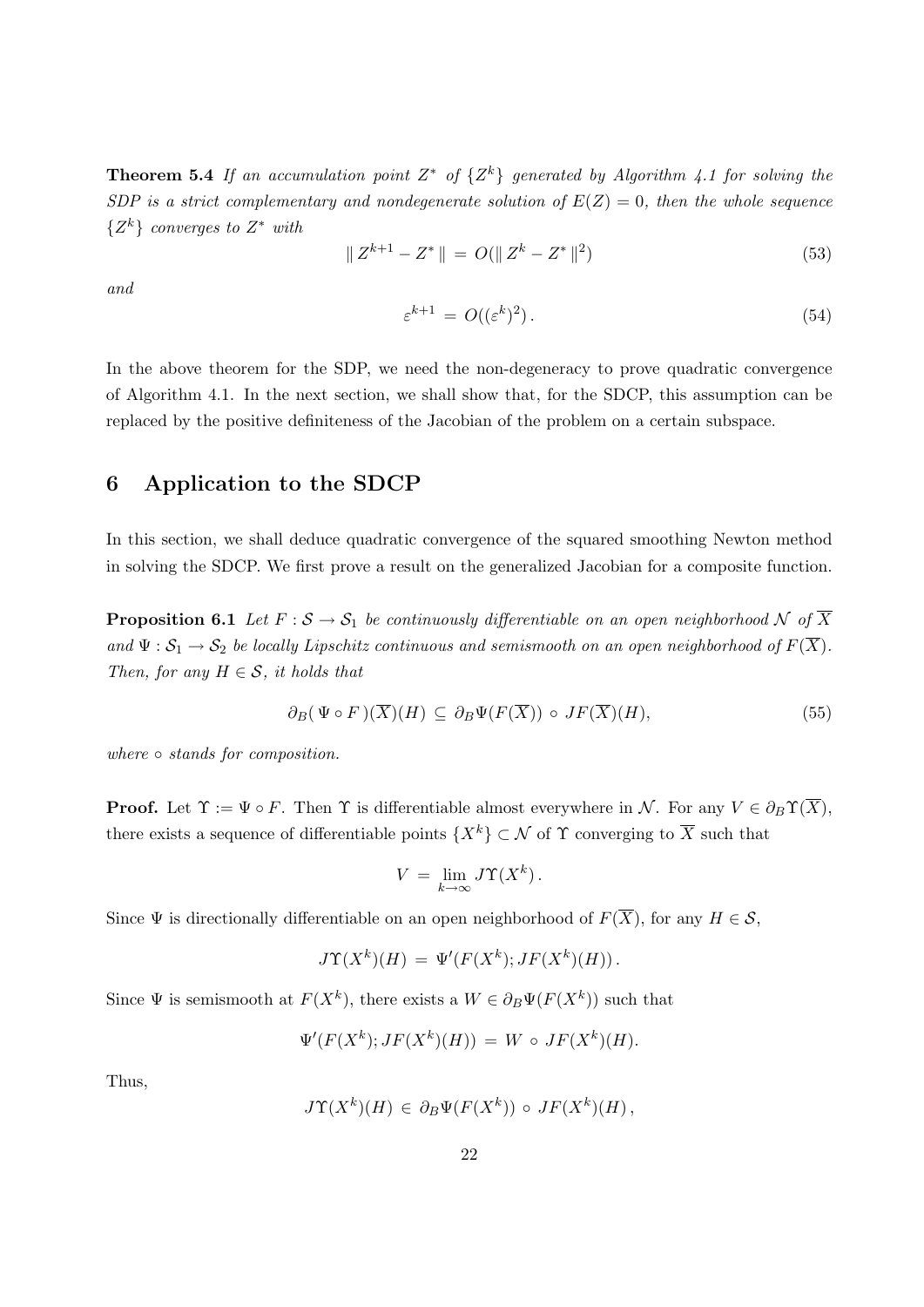which, together with the upper semicontinuity of  $\partial_B$ , implies

$$
\lim_{k\to\infty} J\Upsilon(X^k)(H) \in \partial_B \Psi(F(\overline{X})) \circ JF(\overline{X})(H).
$$

This proves  $(55)$ .

In the following analysis, we assume that  $F : S \to S$  is continuously differentiable and  $E : \mathbb{R} \times S \to$  $\mathbb{R} \times \mathcal{S}$  is defined as

$$
E(\varepsilon, X) = \begin{bmatrix} \varepsilon \\ G(\varepsilon, X) \end{bmatrix}, \quad (\varepsilon, X) \in \mathbb{R} \times \mathcal{S}, \tag{56}
$$

where  $G : \mathbb{R} \times \mathcal{S} \to \mathcal{S}$  is defined by (41), i.e.,

$$
G(\varepsilon, X) = X - [X - F(X) + \Phi(\varepsilon, X - F(X))]/2
$$

and for any  $Y \in \mathcal{S}$ ,

$$
\Phi(\varepsilon, Y) = (\varepsilon^2 I + Y^2)^{1/2}.
$$

Then solving the SDCP is equivalent to solving the following equation

$$
E(\varepsilon, X) = 0. \tag{57}
$$

The next result is on the nonsingularity of the B-subdifferential of E at  $(0, X) \in \mathbb{R} \times S$ .

**Proposition 6.2** Suppose that for a given  $X \in \mathcal{S}$ , the Jacobian JF(X) of F at X is positive definite on the linear subspace  $\mathcal{L}(X - F(X); S_+)$ , the affine hull of  $\mathcal{C}(X - F(X); S_+)$ . Then all  $U \in \partial_B E(0, X)$  are nonsingular.

**Proof.** Let U be an element of  $\partial_B E(0, X)$ . Assume that  $(\tau, H) \in \mathbb{R} \times S$  is such that  $U(\tau, H) = 0$ . Then, from the definition of the B-subdifferential of E, we know that  $\tau = 0$  and there exists a  $W \in \partial_B G(0, X)$  such that  $W(0, H) = 0$ . By Proposition 6.1, there exists a  $V \in \partial_B \Phi(0, X - F(X))$ such that

$$
W(0, H) = H - [H - JF(X)(H) + V(0, H - JF(X)(H))]/2,
$$

which, together with the fact that  $W(0, H) = 0$ , implies that

$$
2H - [H - JF(X)(H)] - V(0, H - JF(X)(H)) = 0.
$$

Let  $\overline{H} := H - JF(X)(H)$ . We have

$$
2H = \overline{H} + V(0, \overline{H})\tag{58}
$$

and

$$
2\left[\overline{H}+JF(X)\left((\overline{H}+V(0,\overline{H}))/2\right)\right]-\overline{H}-V(0,\overline{H})=0,
$$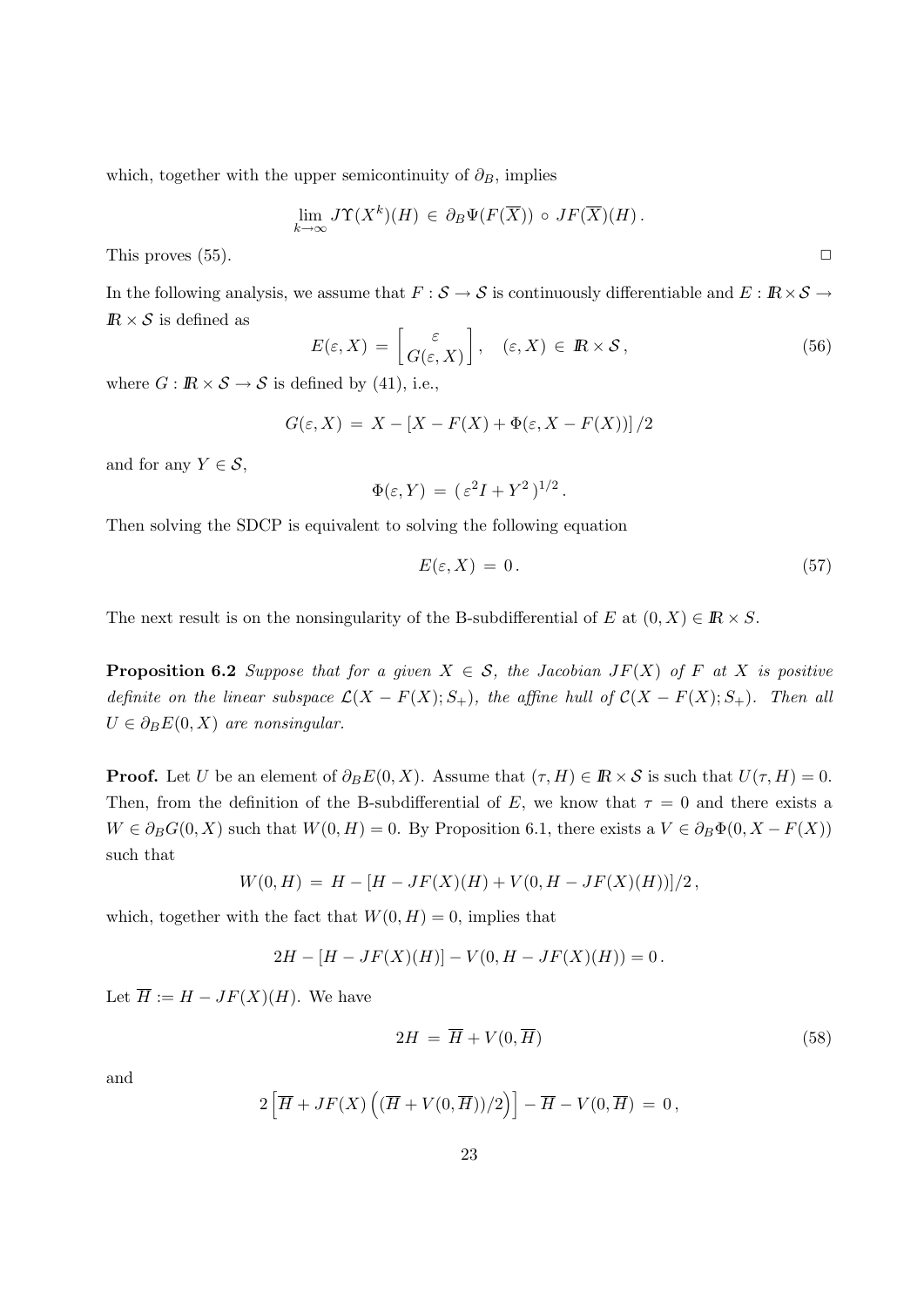i.e.,

$$
\overline{H} - V(0, \overline{H}) + JF(X)(\overline{H} + V(0, \overline{H})) = 0,
$$

which, implies that

$$
[\overline{H} + V(0, \overline{H})] \bullet [\overline{H} - V(0, \overline{H})] + [\overline{H} + V(0, \overline{H})] \bullet [JF(X)(\overline{H} + V(0, \overline{H}))] = 0. \tag{59}
$$

By Proposition 3.1, (59), and the assumption that  $JF(X)$  is positive definite on  $\mathcal{L}(X - F(X); S_+)$ , we conclude that

$$
\overline{H}+V(0,\overline{H})\,=\,0\,,
$$

which, together with (58), implies that  $H = 0$ . This shows that for any  $(\tau, H) \in \mathbb{R} \times S$  satisfying  $U(\tau, H) = 0$ , one has  $(\tau, H) = 0$ . Hence, U is nonsingular. The proof is completed.

Finally, we can state quadratic convergence of the squared smoothing Newton method for solving the SDCP.

**Theorem 6.3** Suppose that  $F : S \to S$  is continuously differentiable on S. Suppose that for each  $X \in \mathcal{S}, JF(X)$  is positive semidefinite. Then an infinite sequence  $\{Z^k\}$  is generated by Algorithm 4.1 for solving (57) and each accumulation point  $Z^*$  of  $\{Z^k\}$  is a solution of  $E(Z) = 0$ . Moreover, if  $JF(\cdot)$  is Lipschitz continuous around  $X^*$  and  $JF(X^*)$  is positive definite on the linear subspace  $\mathcal{L}(X^* - F(X^*); S_+)$ , the affine hull of  $\mathcal{C}(X^* - F(X^*); S_+)$ , then the whole sequence  $\{Z^k\}$  converges to  $Z^*$ ,

$$
||Z^{k+1} - Z^*|| = O(||Z^k - Z^*||^2)
$$
\n(60)

and

$$
\varepsilon^{k+1} = O((\varepsilon^k)^2). \tag{61}
$$

Proof. For any  $\varepsilon \neq 0$  and  $X \in \mathcal{S}$ , by Lemma 2.3, E is continuously differentiable around  $(\varepsilon, X)$ . It can be checked easily that  $JE(\varepsilon, X)$  is nonsingular if and only if  $JG(\varepsilon, X)(0, H) = 0$  implies  $H = 0$ . It has been shown by Chen and Tseng [6] that the latter is true. Thus, for any  $\varepsilon \neq 0$ and  $X \in \mathcal{S}, \, JE(\varepsilon, X)$  is nonsingular. By Theorem 4.2, an infinite sequence  $\{Z^k\}$  is generated by Algorithm 4.1 and each accumulation point  $Z^*$  of  $\{Z^k\}$  is a solution of  $E(Z) = 0$ .

If  $JF(\cdot)$  is Lipschitz continuous around  $X^*$ , then by Theorem 2.5 and a property on the strong semismoothness of a composite function (originally due to Fischer [10], for the matrix version, see [30, Theorem 3.10]), we know that E is strongly semismooth at  $(0, X^*)$ . Furthermore, by Proposition 6.2, all  $U \in \partial_B E(0, X^*)$  are nonsingular. Thus, by Theorem 4.2, the whole sequence  $\{Z^k\}$  converges to  $Z^*$ , and (60) and (61) hold.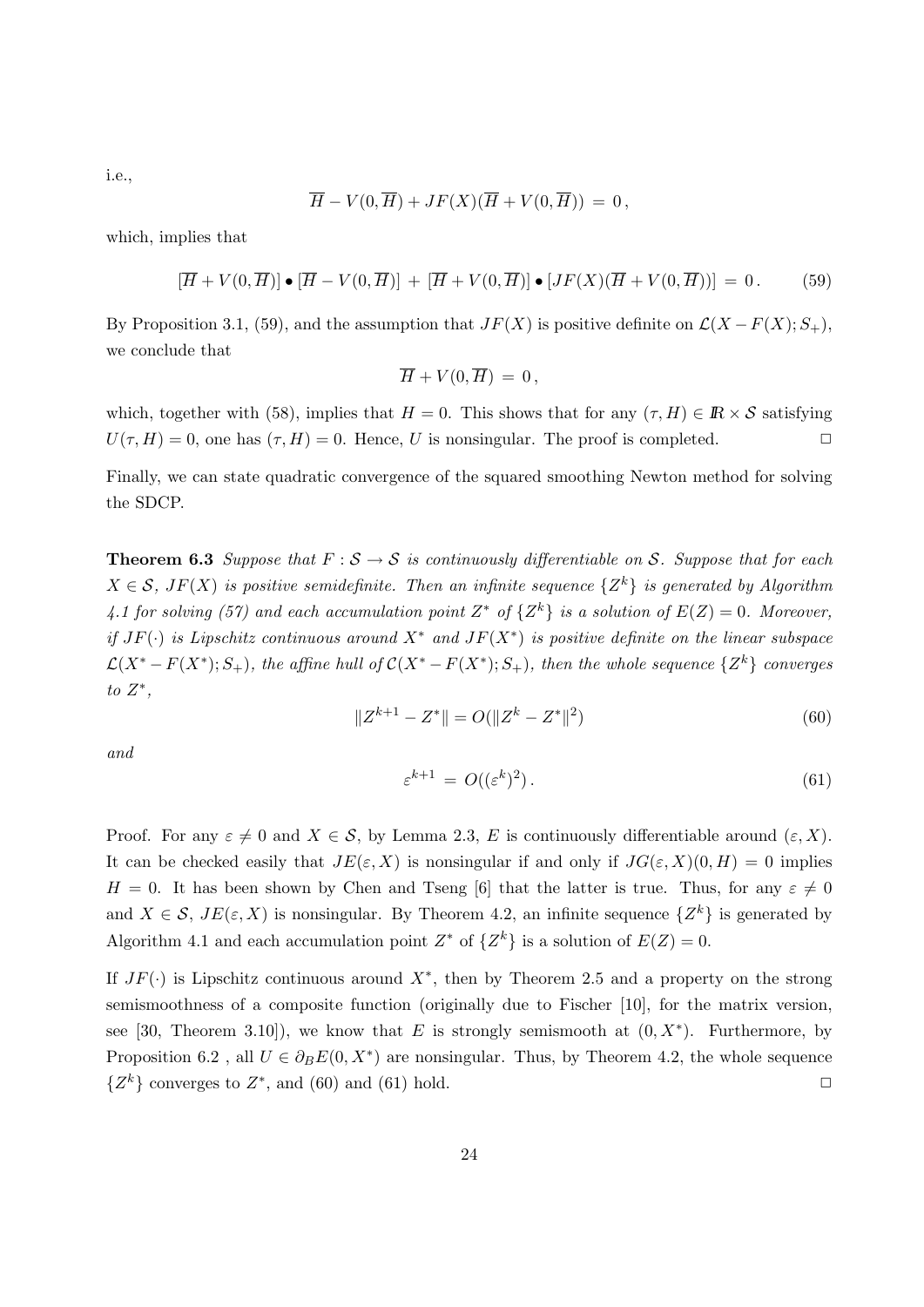### 7 Conclusions

We have studied quadratic convergence of a squared smoothing Newton method for nonsmooth matrix equations. For the SDCP, the strong semismoothness of  $G$ , together with the positive definiteness of  $JF(X^*)$  on the affine hull of  $\mathcal{C}(X^* - F(X^*); S_+)$ , implies that the proposed algorithm has quadratic rate of convergence without requiring the strict complementarity.

There are several possible directions to extend our work. One direction is to study the strong semismoothness of other smoothing functions used in [6] and then to improve the local analysis in [6]; another direction is to relax the nonsingularity condition on the Jacobians. It is also possible to use some regularization techniques, for example, the Tikhonov-type regularization, to get stronger global convergence results as has been done for vector valued complementarity problems [8, 28].

Acknowledgement. The authors are grateful to the referees for their very constructive comments. In particular, the present proof of Lemma 2.4 was suggested by a referee.

## References

- [1] F. Alizadeh, J.-P. Haeberly and M.L. Overton, "Complementarity and nondegeneracy in semidefinite programming," Mathematical Programming, Series B, 77 (1997) 111–128.
- [2] R. Bhatia, Matrix Analysis, Springer-Verlag, New York, 1997.
- [3] J.F. Bonnans and A. Shapiro, Perturbation Analysis of Optimization Problems, Springer-Verlag, New York, 2000.
- [4] S. Boyd, L. El Ghaoui, E. Feron, and V. Balakrishnan, Linear Matrix Inequalities in System and Control Theory, SIAM Studies in Applied Mathematics, Philadelphia, 1994.
- [5] X. Chen, H. Qi, and P. Tseng, "Analysis of nonsmooth symmetric-matrix functions with applications to semidefinite complementarity problems," Manuscript, Department of Mathematics, University of Washington, Seattle, Washington 98195, USA, 2000. Revised March 2002.
- [6] X. Chen and P. Tseng, "Non-interior continuation methods for solving semidefinite complementarity problems," Manuscript, Department of Mathematics, University of Washington, Seattle, Washington 98195, USA, 1999. Revised January 2002.
- [7] B. Fares, D. Noll and P. Apkarian, "Robust control via sequential semidefinite programming," SIAM Journal on Control and Optimization, 40 (2002) 1791-1820.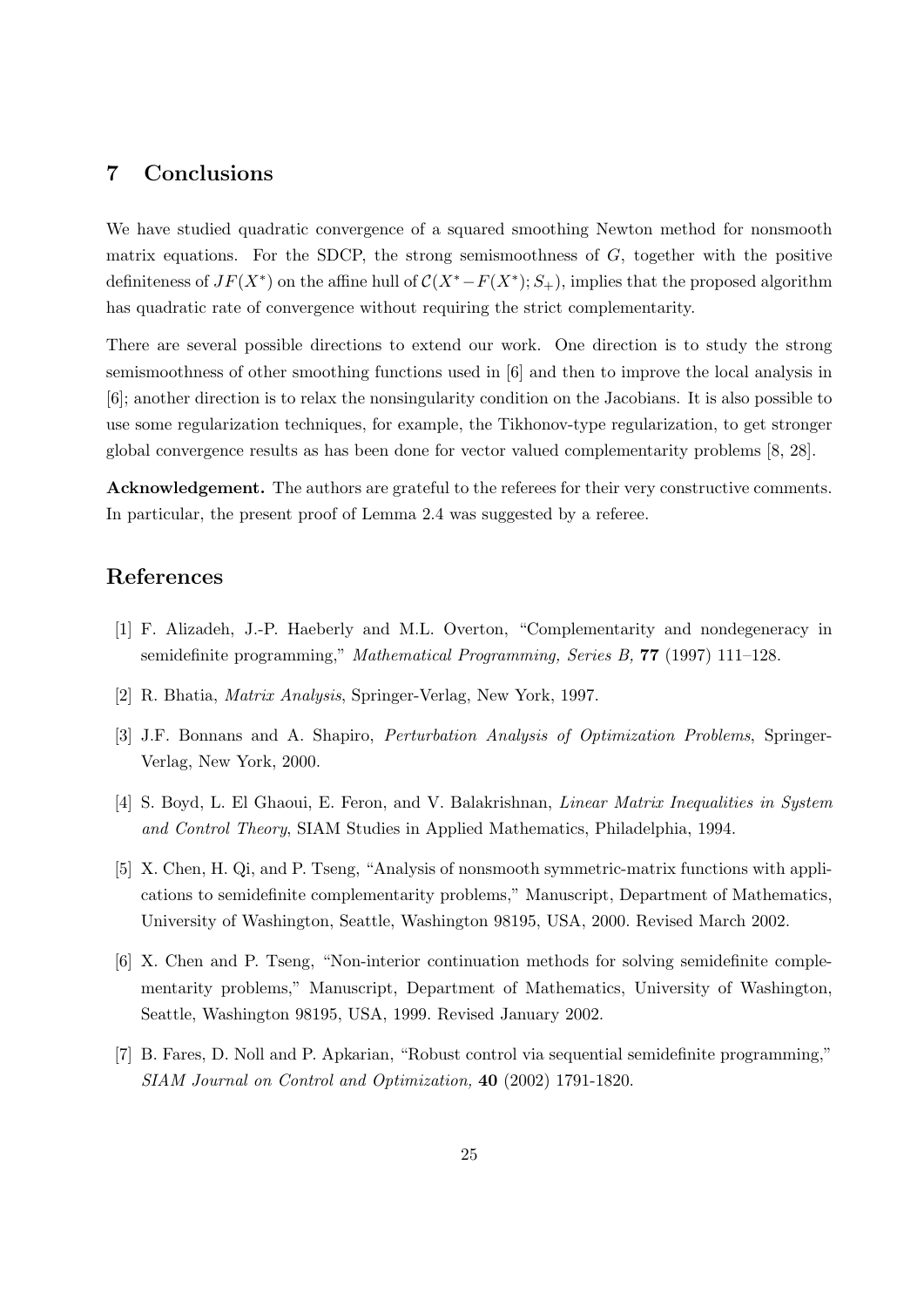- [8] F. Facchinei and C. Kanzow, "Beyond monotonicity in regularization methods for nonlinear complementarity problems," SIAM Journal on Control and Optimization, 37 (1999) 1150-1161.
- [9] F. Facchinei and J.S. Pang, Finite-Dimensional Variational Inequalities and Complementarity Problems, Springer-Verlag, New York, 2002, forthcoming.
- [10] A. Fischer, "Solution of monotone complementarity problems with locally Lipschitzian functions," Mathematical Programming, Series B, 76 (1997) 513–532.
- [11] M. Fukushima and L. Qi (eds.), Reformulation: Nonsmooth, Piecewise Smooth, Semismooth and Smoothing Methods, Kluwer Academic Publishers, Dortrecht, The Netherlands, 1999.
- [12] M.S. Gowda and T. Parthasarathy, "Complementarity forms of theorems of Lyapunov and Stein, and related results," Linear Algebra and Its Applications, 320 (2000) 131–144.
- [13] M.S. Gowda and Y. Song, "On semidefinite linear complementarity problems," Mathematical Programming, 88 (2000) 575–587.
- [14] F. Jarre, "An interior method for nonconvex semidefinite programs," Preprint, Institut für Mathematik, Universität Düsseldorf, Universitätsstraße 1, D-40225 Düsseldorf, Germany, April 2001.
- [15] C. Kanzow and C. Nagel, "Semidefinite programs: new search directions, smoothing-type methods, and numerical results," Preprint, Department of Mathematics, University of Hamburg, Bundesstrasse 55, 20146 Hamburg, Germany, June 2001.
- [16] M. Kojima, M. Shida and S. Shindoh, "Local convergence of predictor-corrector infeasibleinterior-point algorithm for SDPs and SDLCPs," Mathematical Programming, 80 (1998) 129– 160.
- [17] M. Kojima, M. Shida and S. Shindoh, "A predictor-corrector interior-point algorithm for the semidefinite linear complementarity problem using the Alizadeh-Haeberly-Overton search direction," SIAM Journal on Optimization, 9 (1999) 444–465.
- [18] M. Kojima, M. Shida and S. Shindoh, "Search directions in the SDP and the monotone SDLCP: generalization and inexact computation," Mathematical Programming, 85 (1999) 51–80.
- [19] M. Kojima, S. Shindo and S. Hara, "Interior-point methods for the monotone semidefinite linear complementarity problem in symmetric matrices," SIAM Journal on Optimization, 7 (1997) 86–125.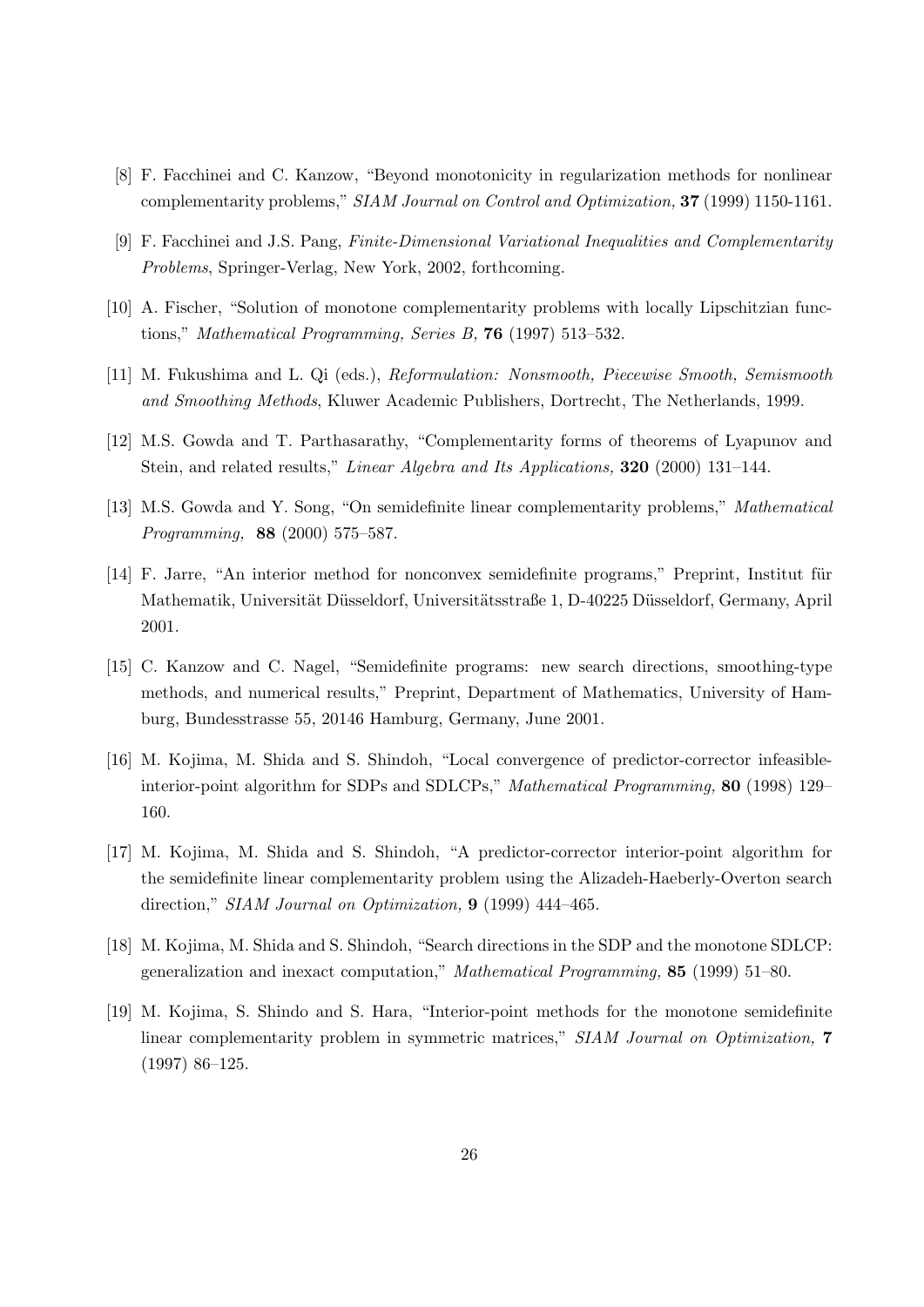- [20] F. Leibfritz and E.M.E. Mostafa, "An interior point constrained trust region method for a special class of nonlinear semidefinite programming problems," to appear in SIAM Journal on Optimization.
- [21] R.D.C. Monteiro and J.S. Pang, "On two interior-point mappings for nonlinear semidefinite complementarity problems," Mathematics of Operations Research, 23 (1998) 39–60.
- [22] R.D.C. Monteiro and J.S. Pang, "A potential reduction Newton method for constrained equations," SIAM Journal on Optimization, 9 (1999) 729–754.
- [23] Y. Nesterov and A. Nemirovskii, Interior-Point Polynomial Algorithms in Convex Programming, SIAM Studies in Applied Mathematics, Philadelphia, USA, 1994.
- [24] J.S. Pang, D. Sun and J. Sun, "Semismooth homeomorphisms and strong stability of semidefinite and Lorentz complementarity problems," Preprint, Department of Mathematics, National University of Singapore, Singapore, April 2002.
- [25] L. Qi, D. Sun and G. Zhou, "A new look at smoothing Newton methods for nonlinear complementarity problems and box constrained variational inequalities," Mathematical Programming, 87 (2000) 1-35.
- [26] L. Qi and J. Sun, "A nonsmooth version of Newton's method," Mathematical Programming, 58 (1993) 353–367.
- [27] A. Shapiro, "First and second order analysis of nonlinear semidefinite programs," Mathematical Programming, Series B, 77 (1997) 301–320.
- [28] D. Sun, "A regularization Newton method for solving nonlinear complementarity problems," Applied Mathematics and Optimization, 40 (1999) 315–339.
- [29] D. Sun and L. Qi, "Solving variational inequality problems via smoothing-nonsmooth reformulations," Journal of Computational and Applied Mathematics, 129 (2001) 37-62.
- [30] D. Sun and J. Sun, "Semismooth matrix valued functions," Mathematics of Operations Research, **27** (2002) 150-169.
- [31] D. Sun and J. Sun, "Strong semismoothness of eigenvalues of symmetric matrices and its application to inverse eigenvalue problems," Preprint, Department of Mathematics, National University of Singapore, Singapore, August 2001.
- [32] M.J. Todd, K.C. Toh and R.H. Tütüncü, "On the Nesterov-Todd direction in semidefinite programming," SIAM Journal on Optimization, 8 (1998) 769-796.